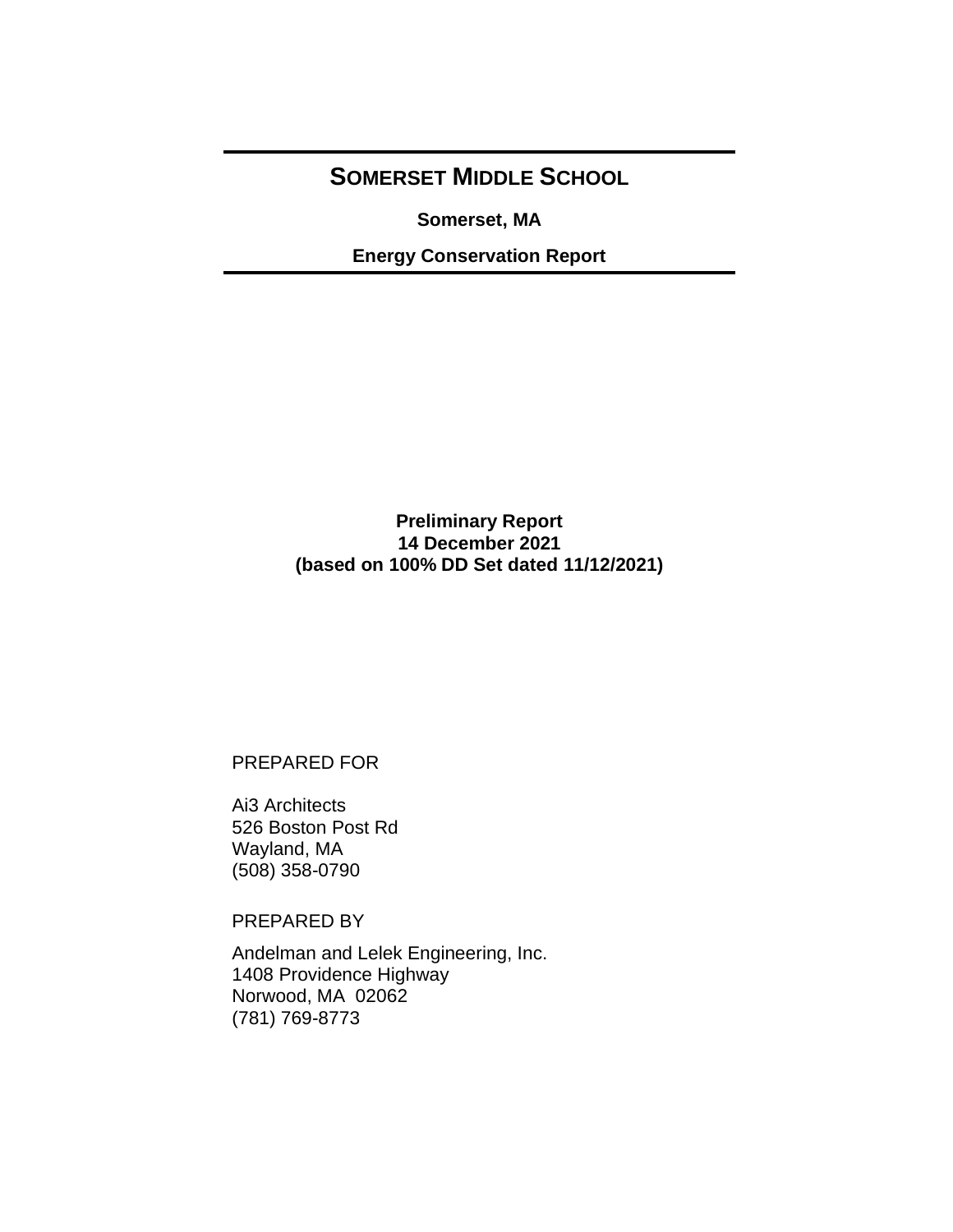# **T A B L E O F C O N T E N T S**

| <b>Executive Summary</b>                                     | $\mathcal{R}$ |
|--------------------------------------------------------------|---------------|
| <b>Facility Description</b>                                  | 6             |
| Analysis Methodology and Baseline Design Description         | 12.           |
| Energy Efficiency Measures Incorporated into Building Design | 20            |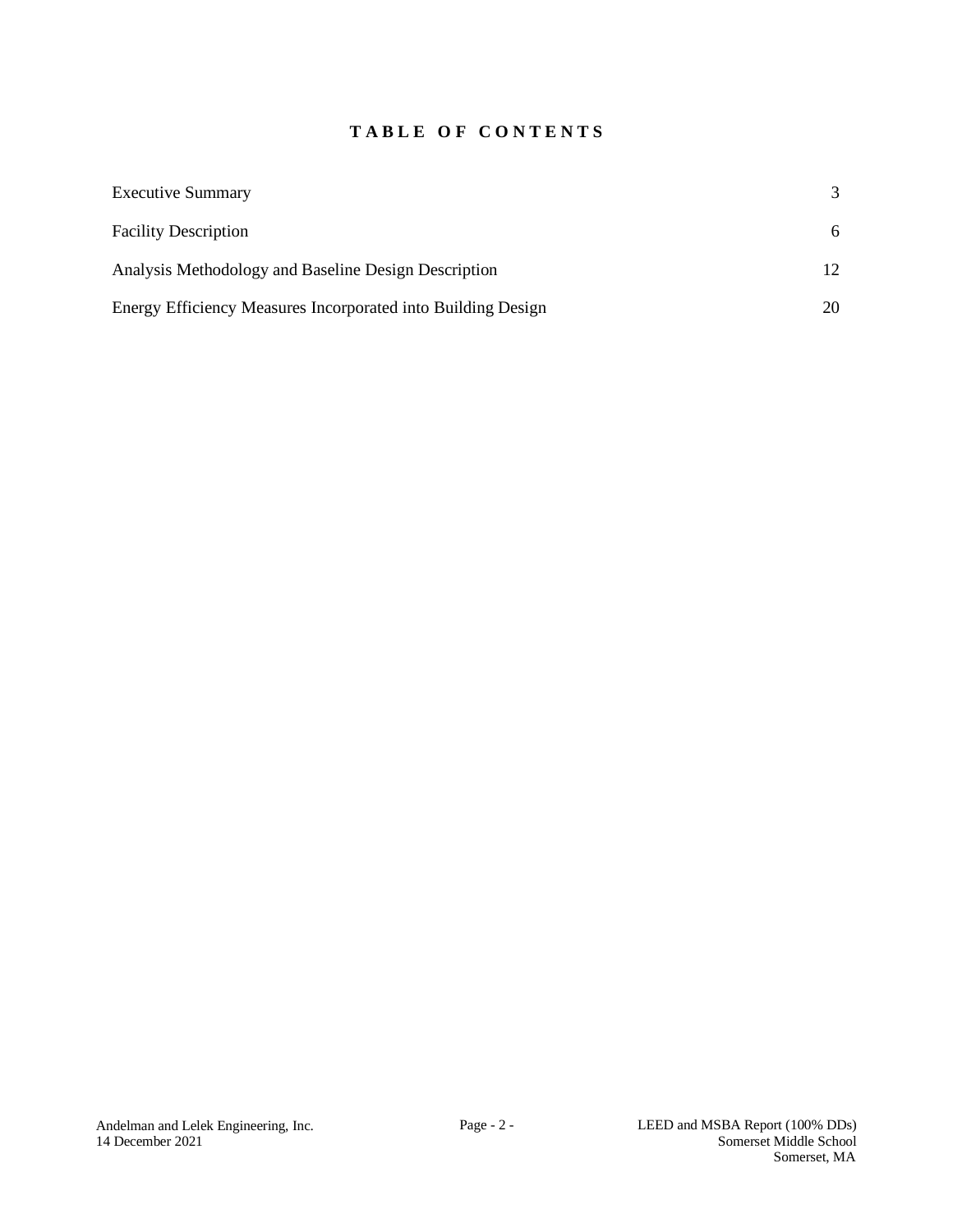### <span id="page-2-0"></span>**EXECUTIVE SUMMARY**

<span id="page-2-1"></span>Andelman and Lelek Engineering, Inc. (ALE) was retained by Ai3 Architects to complete an energy performance analysis for the new Somerset Middle School in Somerset, MA. The main objective of the study was to create eQUEST models of the *proposed* building and of two *baseline* buildings, and to quantify the difference in annual energy consumption between the two models. The *baseline* buildings elements (building shell construction, mechanical systems performance, lighting system performance, etc.) are modeled to meet the requirements of ASHRAE Standard 90.1-2010 (LEED) and ASHRAE Standard 90.1- 2016 with MA Amendments (MSBA).<sup>1</sup> This task was undertaken to evaluate the subject school building design in the context of energy efficiency requirements related to LEEDv4 certification and MSBA funding.

<span id="page-2-2"></span>This is a report for the preliminary analysis conducted based on the 100% Design Development Set dated 11/12/2021 as well as emails and supplementary information received from [Ai3 Architects.](#page-2-1) Because some information about the building's design is not yet finalized, ALE has made a number of assumptions during this analysis. Major assumptions are listed and explained in subsequent sections of this report. It must be stressed that any change in such assumptions can have a **dramatic** impact on the analysis results. The actual energy savings of the proposed building will therefore differ from the results presented in this report and will depend on design decisions that will be made and expressed in the final phases of construction documents preparation.

Two different sets of results are presented in this report:

- LEED analysis: Without accounting for renewable energy, the current *proposed* building achieves **28.5% energy cost savings** (36.1% site energy savings and 31.3% source energy savings) over a comparable *baseline* building that meets the requirements of ASHRAE Standard 90.1-2010. Table 1a on the following page shows the results of this study following ASHRAE 90.1-2010 Appendix G Methodology, as required by projects following LEED v4.
- MSBA analysis: Without accounting for renewable energy, the current *proposed* building achieves **29.7% site energy** (21.4% cost energy savings and 24.4% source energy savings) over a comparable baseline building that meets the requirements of ASHRAE 90.1-2016 with MA Amendments.<sup>2</sup> These results are summarized in Table 1b. The MSBA requires a minimum of 10% source energy savings for basic compliance and 20% source energy savings to be eligible to receive 2% additional reimbursement points.

The savings described in the bullet points above do not account for the project's potential renewable energy system. When information is available, renewable energy will be incorporated in the analysis.

For information on the facility and analysis methodology, please refer to subsequent sections of this report. In addition, the section *Energy Efficiency Measures Incorporated into Building Design* provides a brief description of energy conservation measures that are planned for or already incorporated into the design.

<sup>&</sup>lt;sup>1</sup> MSBA: Massachusetts School Building Authority

<sup>2</sup> The MSBA *baseline* uses ASHRAE 90.1-2013 Appendix G methodology and ASHRAE 90.1-2016 with MA Amendments minimum requirements.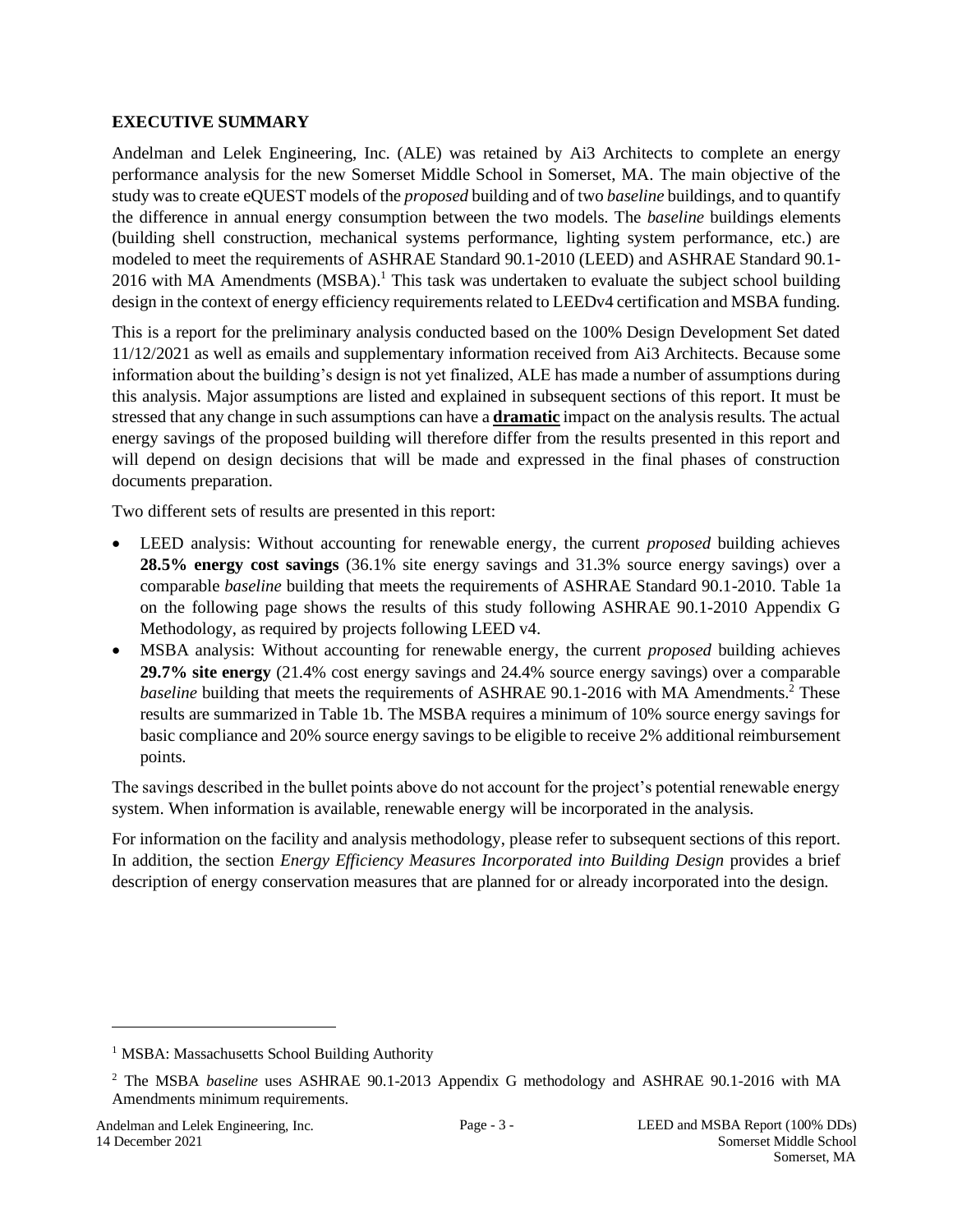# **Table 1a – ASHRAE 90.1-2010 Appendix G Summary of Energy Consumption Comparison (LEED)**

| End Use                           | Regulated<br>Load?<br>(Y/N) | Energy<br><b>Type</b> | Units of Annual Energy<br>& Peak Demand |               | <b>Baseline</b><br>Design | Proposed | Percent<br>Savings |
|-----------------------------------|-----------------------------|-----------------------|-----------------------------------------|---------------|---------------------------|----------|--------------------|
|                                   | Y                           | Electricity           | <b>Energy Use</b>                       | kWh           | 258,726                   | 117,667  | 54.5%              |
| Area Lights                       |                             |                       | Demand                                  | kW            | 102                       | 47       | 54.5%              |
| Misc Equip                        | N                           | Electricity           | <b>Energy Use</b>                       | kWh           | 258,170                   | 258,170  | 0.0%               |
|                                   |                             |                       | Demand                                  | kW            | 94                        | 94       | 0.0%               |
| Space Heating                     | Y                           | Electricity           | <b>Energy Use</b>                       | kWh           | 0                         | 10,610   | $-100.0\%$         |
|                                   |                             |                       | Demand                                  | kW            | $\theta$                  |          | $-100.0\%$         |
| Space Cooling                     | Y                           |                       | <b>Energy Use</b>                       | kWh           | 121,332                   | 87,984   | 27.5%              |
|                                   |                             | Electricity           | Demand                                  | kW            | 215                       | 188      | 12.6%              |
| Pumps & Aux.                      |                             | Y<br>Electricity      | <b>Energy Use</b>                       | kWh           | 4,534                     | 28,637   | $-531.6%$          |
|                                   |                             |                       | Demand                                  | kW            | 3                         | 14       | $-409.0\%$         |
| Vent Fans                         | Y                           | Electricity           | <b>Energy Use</b>                       | kWh           | 263,416                   | 152,076  | 42.3%              |
|                                   |                             |                       | Demand                                  | kW            | 79                        | 81       | $-2.2%$            |
| Domestic Hot Water                | Y                           | <b>Natural Gas</b>    | <b>Energy Use</b>                       | <b>Therms</b> | 2,070                     | 1,743    | 15.8%              |
|                                   |                             |                       | Demand                                  | Therms/hr     |                           |          | 14.3%              |
| <b>Exterior Usage</b>             | Y                           | Electricity           | <b>Energy Use</b>                       | kWh           | 40,145                    | 40,145   | 0.0%               |
|                                   |                             |                       | Demand                                  | kW            | 13                        | 13       | 0.0%               |
| Misc Equip 2                      | N                           | Natural Gas           | <b>Energy Use</b>                       | <b>Therms</b> | 1,290                     | 1,290    | 0.0%               |
|                                   |                             |                       | Demand                                  | Therms/hr     |                           |          | 0.0%               |
|                                   |                             |                       | <b>Energy Use</b>                       | <b>Therms</b> | 18,553                    | 7,904    | 57.4%              |
| Space Heating 2                   | Y                           | <b>Natural Gas</b>    | Demand                                  | Therms/hr     | 33                        | 16       | 52.1%              |
| Total Site Energy Use (kBtu/year) | 5,420,154                   | 3,466,026             | 36.1%                                   |               |                           |          |                    |
| Annual Process Energy (kBtu/year) |                             |                       | 1,009,876                               | 1,009,876     | $0.0\%$                   |          |                    |

|  | Performance Rating Table - Performance Rating Method Compliance |  |  |
|--|-----------------------------------------------------------------|--|--|
|  |                                                                 |  |  |

#### **Energy Cost and Consumption by Energy Type - Performance Rating Method Compliance**

| <b>Energy Type</b>                | <b>Baseline</b> | Proposed  | Percent   |           |       |
|-----------------------------------|-----------------|-----------|-----------|-----------|-------|
|                                   | Design          |           | Savings   |           |       |
|                                   | Usage           | kWh       | 946,323   | 695,289   | 26.5% |
| Electricity                       | Cost            | \$        | 192,718   | 144,636   | 24.9% |
|                                   | CO <sub>2</sub> | kg CO2/sf |           | 4         | 26.5% |
|                                   | Usage           | Therms    | 21,913    | 10,937    | 50.1% |
| Natural Gas                       | Cost            | S         | 32,962    | 16,696    | 49.3% |
|                                   | CO <sub>2</sub> | kg CO2/sf | 2         |           | 50.1% |
| Total Site Energy Use (kBtu/year) |                 |           | 5,420,154 | 3,466,026 | 36.1% |
| Total Energy Cost (\$)            |                 |           | \$225,680 | \$161,332 | 28.5% |
| Total CO2 Emissions (kg CO2 /sf)  |                 |           | 7.1       | 4.7       | 33.4% |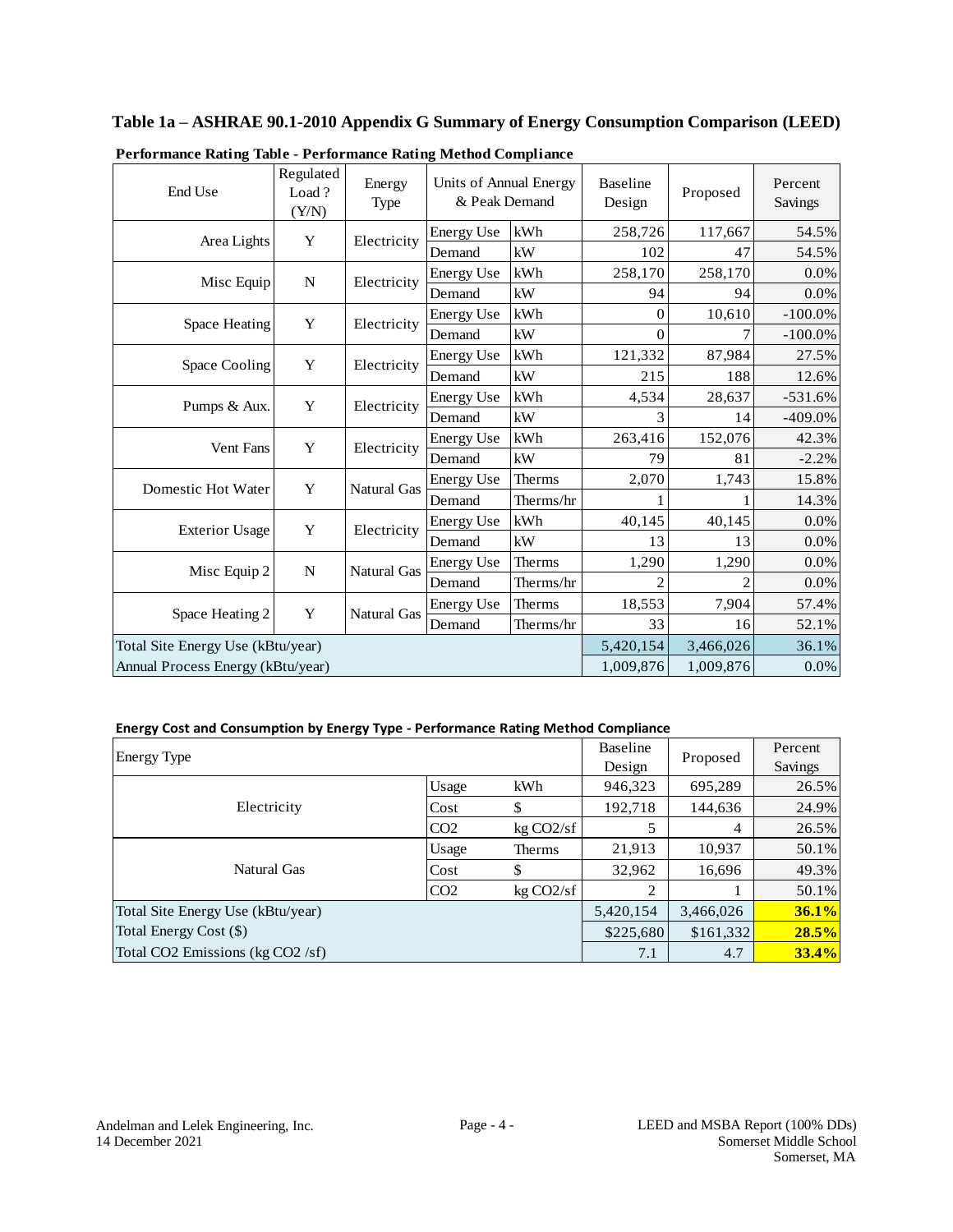| Performance Rating Table - Performance Rating Method Compliance |                             |                    |                                         |           |                           |           |                    |
|-----------------------------------------------------------------|-----------------------------|--------------------|-----------------------------------------|-----------|---------------------------|-----------|--------------------|
| End Use                                                         | Regulated<br>Load?<br>(Y/N) | <b>Energy Type</b> | Units of Annual Energy<br>& Peak Demand |           | <b>Baseline</b><br>Design | Proposed  | Percent<br>Savings |
| Area Lights                                                     | Y                           | Electricity        | <b>Energy Use</b>                       | kWh       | 188,165                   | 117,667   | 37.5%              |
|                                                                 |                             |                    | Demand                                  | kW        | 102                       | 47        | 54.5%              |
| Misc Equip                                                      | $\mathbf N$                 | Electricity        | <b>Energy Use</b>                       | kWh       | 258,170                   | 258,170   | 0.0%               |
|                                                                 |                             |                    | Demand                                  | kW        | 94                        | 94        | 0.0%               |
| Space Heating                                                   | Y                           | Electricity        | <b>Energy Use</b>                       | kWh       | $\Omega$                  | 10,610    | $-100.0\%$         |
|                                                                 |                             |                    | Demand                                  | kW        | 0                         |           | $-100.0\%$         |
| Space Cooling                                                   | Y                           | Electricity        | <b>Energy Use</b>                       | kWh       | 113,368                   | 87,984    | 22.4%              |
|                                                                 |                             |                    | Demand                                  | kW        | 215                       | 188       | 12.6%              |
| Pumps & Aux.                                                    | Y                           | Electricity        | <b>Energy Use</b>                       | kWh       | 4,378                     | 28,637    | $-554.1%$          |
|                                                                 |                             |                    | Demand                                  | kW        | $\mathcal{E}$             | 14        | $-409.0%$          |
| <b>Vent Fans</b>                                                | Y                           | Electricity        | <b>Energy Use</b>                       | kWh       | 253,515                   | 152,076   | 40.0%              |
|                                                                 |                             |                    | Demand                                  | kW        | 79                        | 81        | $-2.2%$            |
| <b>Domestic Hot Water</b>                                       | Y                           | <b>Natural Gas</b> | <b>Energy Use</b>                       | Therms    | 2,070                     | 1,743     | 15.8%              |
|                                                                 |                             |                    | Demand                                  | Therms/hr |                           |           | 14.3%              |
| <b>Exterior Usage</b>                                           | Y                           | Electricity        | <b>Energy Use</b>                       | kWh       | 40,145                    | 40,145    | 0.0%               |
|                                                                 |                             |                    | Demand                                  | kW        | 13                        | 13        | $0.0\%$            |
| Misc Equip 2                                                    | N                           | Natural Gas        | <b>Energy Use</b>                       | Therms    | 1,290                     | 1,290     | 0.0%               |
|                                                                 |                             |                    | Demand                                  | Therms/hr | $\mathfrak{D}$            |           | $0.0\%$            |
| Space Heating 2                                                 | Y                           | <b>Natural Gas</b> | <b>Energy Use</b>                       | Therms    | 16,689                    | 7,904     | 52.6%              |
|                                                                 |                             |                    | Demand                                  | Therms/hr | 33                        | 16        | 52.1%              |
| Total Site Energy Use (kBtu/year)                               |                             |                    |                                         |           | 4,931,512                 | 3,466,026 | 29.7%              |
| Annual Process Energy (kBtu/year)                               |                             |                    |                                         |           | 1,009,876                 | 1,009,876 | $0.0\%$            |

**Table 1b – ASHRAE 90.1-2013 Appendix G Summary of Energy Consumption Comparison (Stretch)**

#### **Energy Cost and Consumption by Energy Type - Performance Rating Method Compliance**

| <b>Energy Type</b>                |                 |           | Baseline<br>Design | Proposed  | Percent<br>Savings |
|-----------------------------------|-----------------|-----------|--------------------|-----------|--------------------|
|                                   | Usage           | kWh       | 857,741            | 695,289   | 18.9%              |
| Electricity                       | Cost            | \$        | 175,200            | 144,636   | 17.4%              |
|                                   | CO <sub>2</sub> | kg CO2/sf |                    | 4         | 18.9%              |
|                                   | Usage           | Therms    | 20,049             | 10,937    | 45.4%              |
| Natural Gas                       | Cost            | \$        | 30,010             | 16,696    | 44.4%              |
|                                   | CO <sub>2</sub> | kg CO2/sf | 2                  |           | 45.4%              |
| Total Site Energy Use (kBtu/year) |                 |           | 4,931,512          | 3,466,026 | 29.7%              |
| Total Energy Cost (\$)            |                 |           | \$205,210          | \$161,332 | 21.4%              |
| Total CO2 Emissions (kg CO2 /sf)  |                 |           | 6.4                | 4.7       | 26.7%              |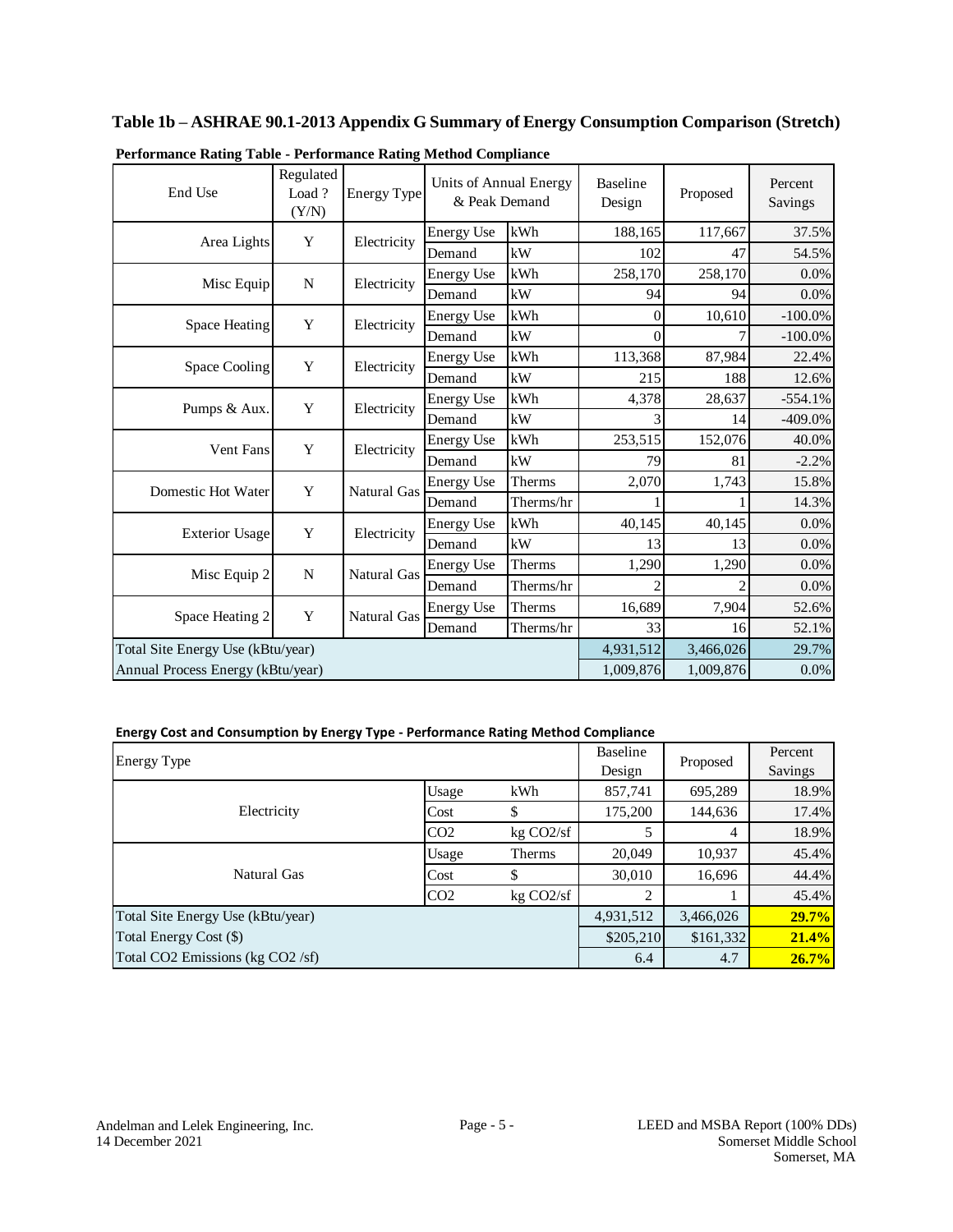# <span id="page-5-0"></span>**FACILITY DESCRIPTION**



**Figure 1: eQUEST model of Somerset Middle School**

#### **General**

Somerset Middle School (SMS) is a new three-story school with a total area of approximately 124,000 sf. The building will serve approximately 600 students and 100 staff. The project will be located in Somerset, MA and will include classrooms (including tech/engineering classrooms), offices, a media center, a cafeteria, a kitchen, a gymnasium, an auditorium, and a variety of utility and support spaces. National Grid is the electric utility provider and Liberty Utilities is the natural gas provider for this project.

### **Architectural**

### Roof Construction:

Typical roof construction consists of PVC membrane roofing system with minimum 6" of continuous polyiso rigid insulation (R-30) and additional tapered insulation, for a total estimated assembly R-41.7. Estimated overall assembly U-value: U-0.023.

#### Exterior Wall Constructions:

Typical exterior wall construction consists of stone/Masonry veneer, ½" gypsum board, air/vapor membrane, 2" continuous nailbase insulation (minimum R-12.7), 5.5" batt insulation between 6" metal studs 16" o.c. (minimum R-21, minimum equivalent continuous R-7.4), 5/8" gypsum board. Estimated overall assembly U-value: U-0.046.

#### Vertical Fenestration:

Typical vertical fenestration assembly performance as follows:

Storefront: assembly U-0.35 Curtainwall: assembly U-0.32

The overall building vertical glazing area is currently estimated as 13,225 sf. The overall building windowto-wall ratio is currently estimated as 21%.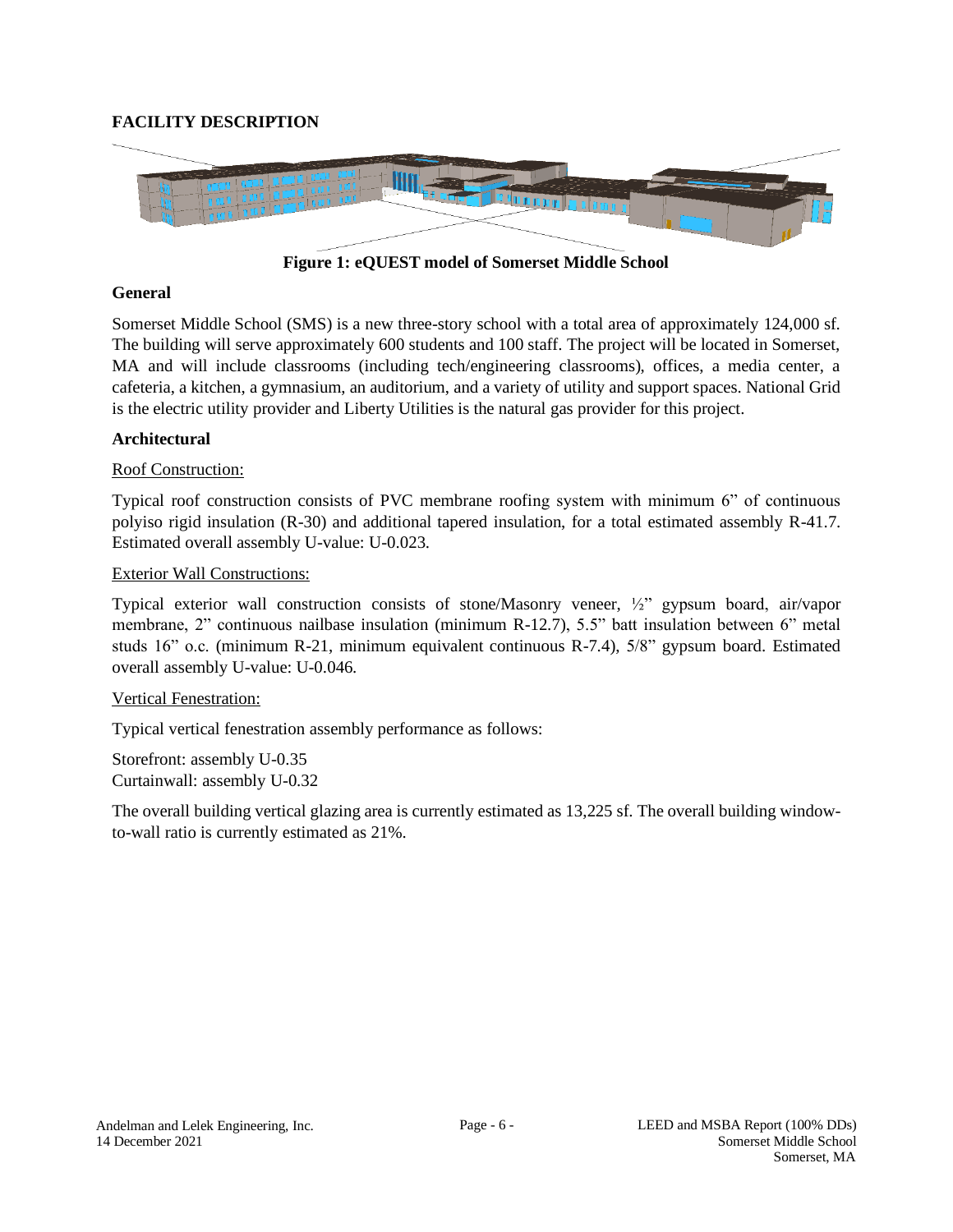## **Internal Loads**

### Occupancy:

The modeled schedule of use of the building is based on discussions with [Ai3 Architects](#page-2-1) and on information provided by the Town of Somerset.

|                   | <b>Regular School Year</b> |                      |                   |            |  |  |
|-------------------|----------------------------|----------------------|-------------------|------------|--|--|
|                   | Weekdays                   | Saturday             | Sunday            | Holiday    |  |  |
| Admin/Office      | $6:30am - 4:30pm$          | Unoccupied           | Unoccupied        | Unoccupied |  |  |
| Auditorium        | $7:30$ am $-4:30$ pm       | $7:30$ am $-4:30$ pm | Unoccupied        | Unoccupied |  |  |
| Cafeteria         | $7:30am - 1:00pm$          | Unoccupied           | Unoccupied        | Unoccupied |  |  |
| <b>Classrooms</b> | $7:55am - 2:45 pm$         | Unoccupied           | Unoccupied        | Unoccupied |  |  |
| Gymnasium         | $7:30am - 9:00pm$          | $8:00am - 2:00pm$    | $8:00am - 2:00pm$ | Unoccupied |  |  |
| Kitchen           | $6:45am - 1:15pm$          | Unoccupied           | Unoccupied        | Unoccupied |  |  |
| Library           | $7:30am - 3:30pm$          | Unoccupied           | Unoccupied        | Unoccupied |  |  |
|                   | <b>Summer Break</b>        |                      |                   |            |  |  |
|                   | Weekdays                   | Saturday             | Sunday            | Holiday    |  |  |
| Admin/Office      | $7:00am - 3:00pm$          | Unoccupied           | Unoccupied        | Unoccupied |  |  |
| Auditorium        | $8:00am - 4:00pm$          | $8:00am - 4:00pm$    | $8:00am - 4:00pm$ | Unoccupied |  |  |
| Cafeteria         | Unoccupied                 | Unoccupied           | Unoccupied        | Unoccupied |  |  |
| <b>Classrooms</b> | $8:00am - 1:00pm$          | Unoccupied           | Unoccupied        | Unoccupied |  |  |
| Gymnasium         | $8:00am - 4:00pm$          | $8:00am - 4:00pm$    | $8:00am - 4:00pm$ | Unoccupied |  |  |
| Kitchen           | Unoccupied                 | Unoccupied           | Unoccupied        | Unoccupied |  |  |
| Library           | $8:00am - 1:00pm$          | Unoccupied           | Unoccupied        | Unoccupied |  |  |
|                   |                            |                      |                   |            |  |  |
|                   | Weekdays                   | Saturday             | Sunday            | Holiday    |  |  |
| Admin/Office      | $7:00am - 3:00pm$          | Unoccupied           | Unoccupied        | Unoccupied |  |  |
| Gymnasium         | $8:00am - 12:00pm$         | Unoccupied           | Unoccupied        | Unoccupied |  |  |

\*All other space types are assumed to be unoccupied during Vacation Breaks.

#### Interior Lighting System:

The whole building lighting power density (LPD) is currently *assumed* to be 0.45 W/sf based on conversations with the design team. In future iterations of the report, when the lighting design is more detailed, the whole building LPD will be updated to more closely reflect the proposed design.

Daylighting controls are currently assumed to be compliant with ASHRAE 90.1-2016 requirements.

#### Equipment Loads:

The current assumed equipment loads are as follows:

- 0.75 W/sf for classrooms
- 1.5 W/sf for offices, STEM classrooms
- 0.5 W/sf for gymnasium, cafeteria, and auditorium
- 30 kW (electric peak demand) and 350 MBH (natural gas) *assumed* for kitchen
- 0.2 W/sf for all other spaces, such as lobby, corridors, etc.
- 12 kW for electric and network rooms

#### **Exterior Lighting System**

The exterior lighting load is currently assumed to be 13 kW.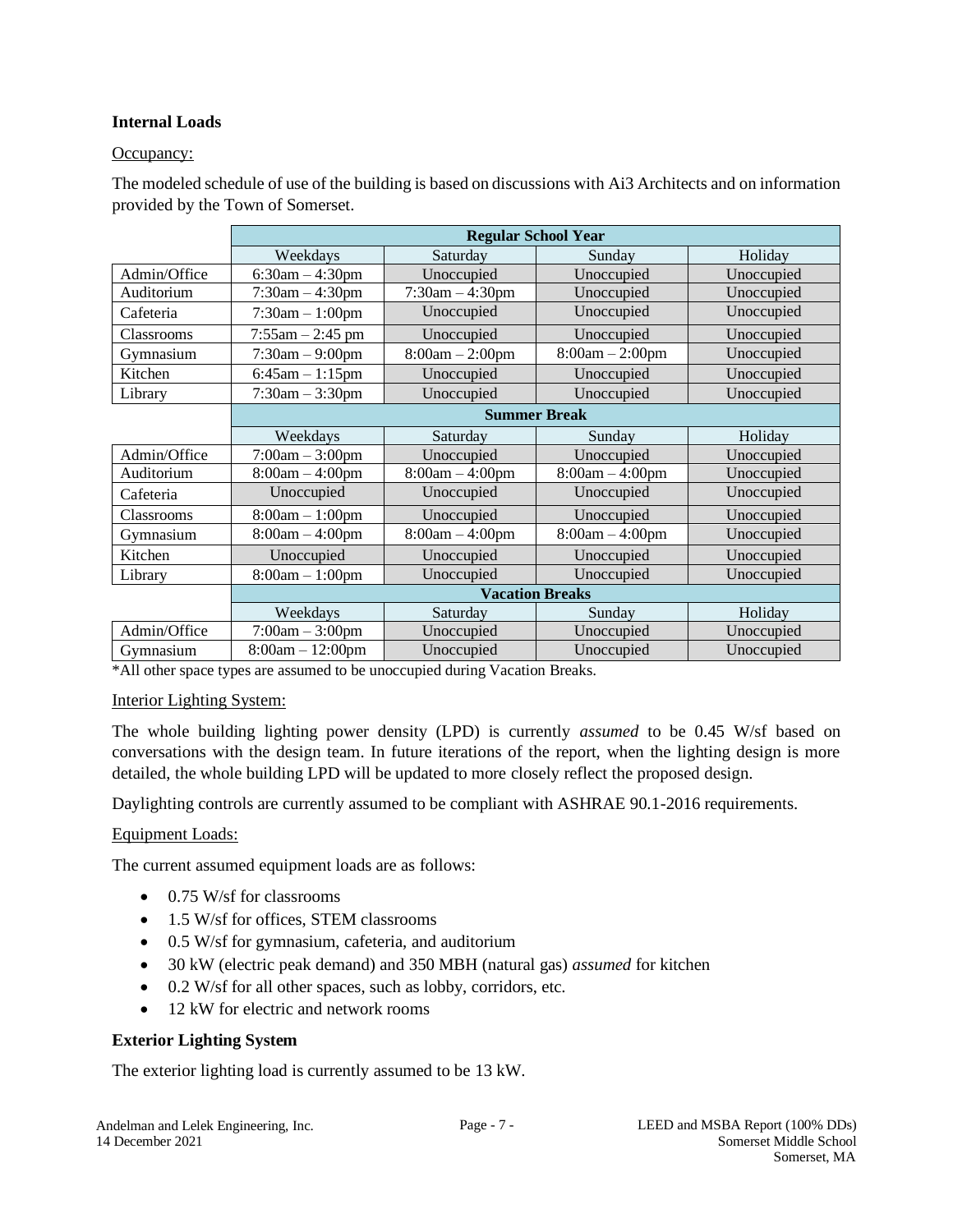# **Mechanical Systems**

The air-side mechanical design consists of several variable air volume (VAV) roof top units (RTUs) with hot water heating and chilled water-cooling coils. Larger spaces, like the gym, cafeteria, and auditorium, have dedicated roof top units.

### Air-Side System Descriptions:

| <b>System</b> | <b>Service</b> | <b>Total supply</b><br>airflow (cfm) | <b>Total outdoor</b><br>airflow $(cfm)^3$ | <b>Assumptions</b>                                                                                                                                                                                                                                                                                                                                                                                                                                                                                                                                                                                                                                                                                           |
|---------------|----------------|--------------------------------------|-------------------------------------------|--------------------------------------------------------------------------------------------------------------------------------------------------------------------------------------------------------------------------------------------------------------------------------------------------------------------------------------------------------------------------------------------------------------------------------------------------------------------------------------------------------------------------------------------------------------------------------------------------------------------------------------------------------------------------------------------------------------|
| $RTU-1$       | Classrooms     | 9.000                                | 9.000                                     | 100% outside air (OA) VAV systems with HW/CHW coils<br>➤<br>65% effective enthalpy recovery wheels<br>⋗<br>Supply fan power 0.0008 kW/cfm<br>➤<br>Return fan power 0.0006 kW/cfm<br>➤<br>Fans scheduled to operate 6am to 4pm Monday through Friday during school year; 6am to<br>2pm during summer, and not at all during schedule breaks <sup>4</sup><br>System will cycle on with no OA (unless economizer) during scheduled unoccupied hours<br>➤<br>Cooling DAT will reset between 55°F and 65°F based on warmest zone calling for cooling<br>➤<br>30°F delta T available for terminal reheat (via HW coil)<br>➤<br>Hot water baseboards in all perimeter zones<br>≻<br>Minimum zone flow is set to 30% |
| RTU-2         | Classrooms     | 9,000                                | 9,000                                     | ➤<br>Similar to RTU-1                                                                                                                                                                                                                                                                                                                                                                                                                                                                                                                                                                                                                                                                                        |
| RTU-3         | Classrooms     | 9,000                                | 9,000                                     | Similar to RTU-1<br>➤                                                                                                                                                                                                                                                                                                                                                                                                                                                                                                                                                                                                                                                                                        |
| RTU-4         | Classrooms     | 7,000                                | 7,000                                     | Similar to RTU-1<br>➤                                                                                                                                                                                                                                                                                                                                                                                                                                                                                                                                                                                                                                                                                        |
| RTU-5         | Media          | 4,800                                | 2,100                                     | ➤<br>Similar to RTU-1 except as noted below:<br>Mixed air VAV system with HW/CHW coils<br>➤<br>Fans scheduled to operate 6am to 6pm Monday through Friday during school year; 6am to<br>≻<br>2pm during summer, and not at all during schedule breaks                                                                                                                                                                                                                                                                                                                                                                                                                                                        |
| $RTU-6$       | Cafeteria      | 12,000                               | 4,000                                     | Similar to RTU-5 except as noted below<br>➤<br>Fans scheduled to operate 6am to 4pm Monday through Friday during school year; no<br>≻<br>operation (except to cycle on to maintain unoccupied setpoints) during summer and<br>scheduled breaks<br>DCV return sensor                                                                                                                                                                                                                                                                                                                                                                                                                                          |

<sup>&</sup>lt;sup>3</sup> These values are approximations and assumptions and will be updated as the design progresses and further information becomes available.

<sup>4</sup> Please note, it is assumed that only classrooms on the first floor (lower level) will be used during summer.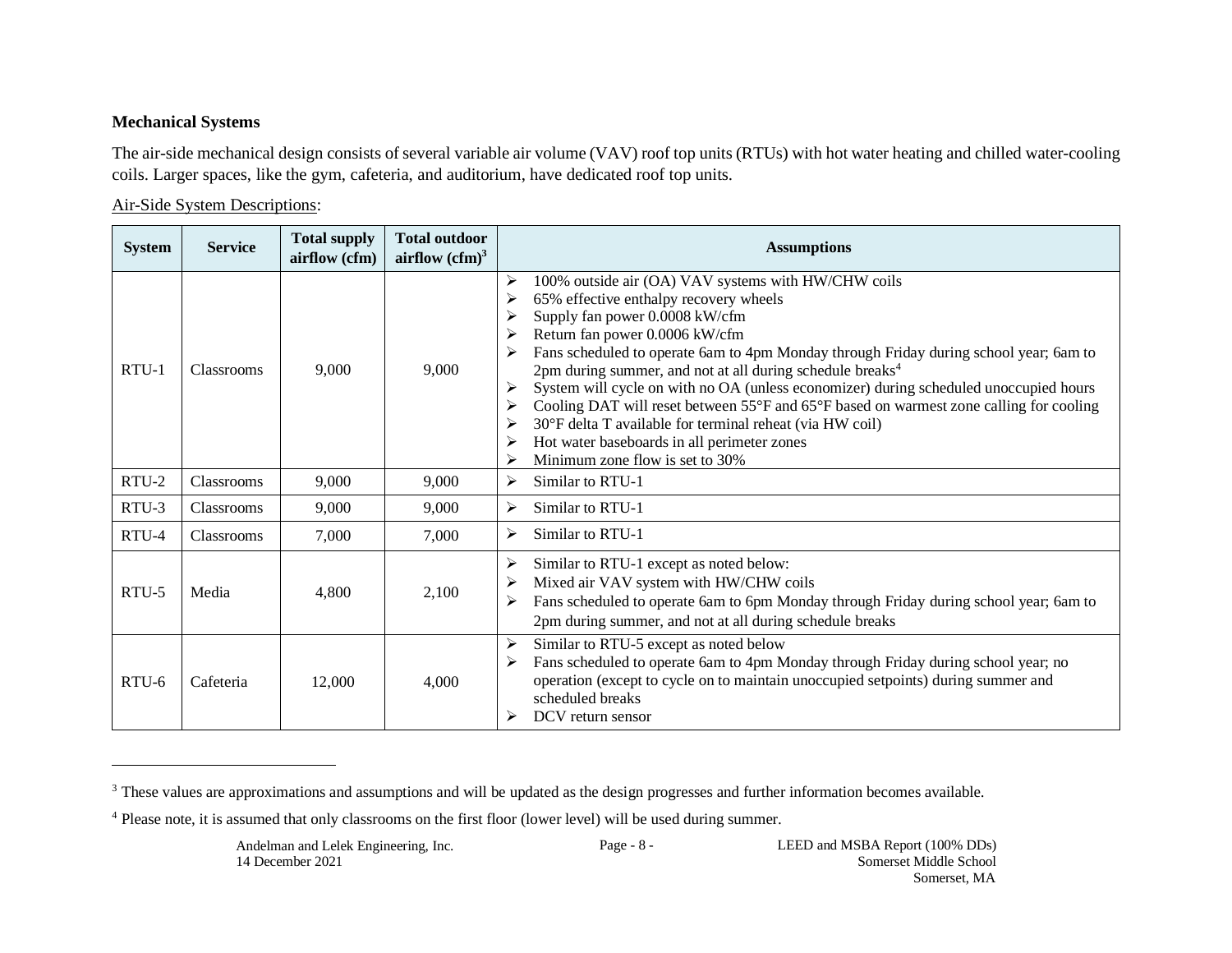| <b>System</b> | <b>Service</b>     | <b>Total supply</b><br>airflow (cfm) | <b>Total outdoor</b><br>airflow $(cfm)^3$ | <b>Assumptions</b>                                                                                                                                                                                                                                                        |
|---------------|--------------------|--------------------------------------|-------------------------------------------|---------------------------------------------------------------------------------------------------------------------------------------------------------------------------------------------------------------------------------------------------------------------------|
| RTU-7         | Admin              | 4,300                                | 1,200                                     | Similar to RTU-5 except as noted below<br>➤<br>Fans scheduled to operate 6am to 6pm Monday through Friday all year.                                                                                                                                                       |
| RTU-8         | Admin              | 7,200                                | 3,000                                     | Similar to RTU-7<br>⋗                                                                                                                                                                                                                                                     |
| RTU-9         | Gym                | 13,000                               | 3,650                                     | Similar to RTU-6 except as noted below<br>≻<br>Fans scheduled to operate 6am to 9pm Monday through Friday and 6am to 2pm weekends<br>≻<br>during school year; 7am to 4pm every day during summer; and 7am to 12pm during<br>schedule breaks.                              |
| $RTU-10$      | Lockers            | 4,000                                | 4,000                                     | Similar to RTU-9 except as noted below<br>➤<br>Assumed 100% OA<br>⋗<br>No cooling coil<br>⋗                                                                                                                                                                               |
| $RTU-11$      | Auditorium         | 13,500                               | 2,300                                     | Similar to RTU-9 except as noted below<br>≻<br>Fans scheduled to operate 6am to 6pm Monday through Saturday during school year; 6am to<br>$\blacktriangleright$<br>4pm daily during summer, and not at all during schedule breaks<br>No exhaust air energy recovery wheel |
| $RTU-12$      | <b>Band/Chorus</b> | 2,400                                | 1,600                                     | Similar to RTU-5<br>➤                                                                                                                                                                                                                                                     |
| $RTU-13$      | Gym Alt            | 2,200                                | 1,400                                     | Similar to RTU-9<br>≻                                                                                                                                                                                                                                                     |

Network/ IDF/ Electric rooms are assumed to be served by split DX units. Vestibules, stairwells, and back of house spaces are served by either hot water or electric unit heaters.

#### Space Temperature Schedules:

The following table shows the assumed occupied/unoccupied heating and cooling temperature setpoints. The occupied/unoccupied hours are per the occupancy schedules described in the Internal Loads section.

| <b>Space Type</b>                 | Occupied<br><b>Heating</b> | Occupied<br><b>Cooling</b> | <b>Unoccupied</b><br><b>Heating</b> | <b>Unoccupied</b><br>Cooling |
|-----------------------------------|----------------------------|----------------------------|-------------------------------------|------------------------------|
| Classrooms/ Admin/ Gym/ Cafeteria | $70^{\circ}$ F             | $75^{\circ}F$              | $65^{\circ}F$                       | $80^{\circ}$ F               |
| Kitchen/Vestibules                | $65^{\circ}F$              | N/A                        | $65^{\circ}F$                       | N/A                          |
| <b>Network</b>                    | N/A                        | $85^{\circ}F$              | N/A                                 | $85^{\circ}F$                |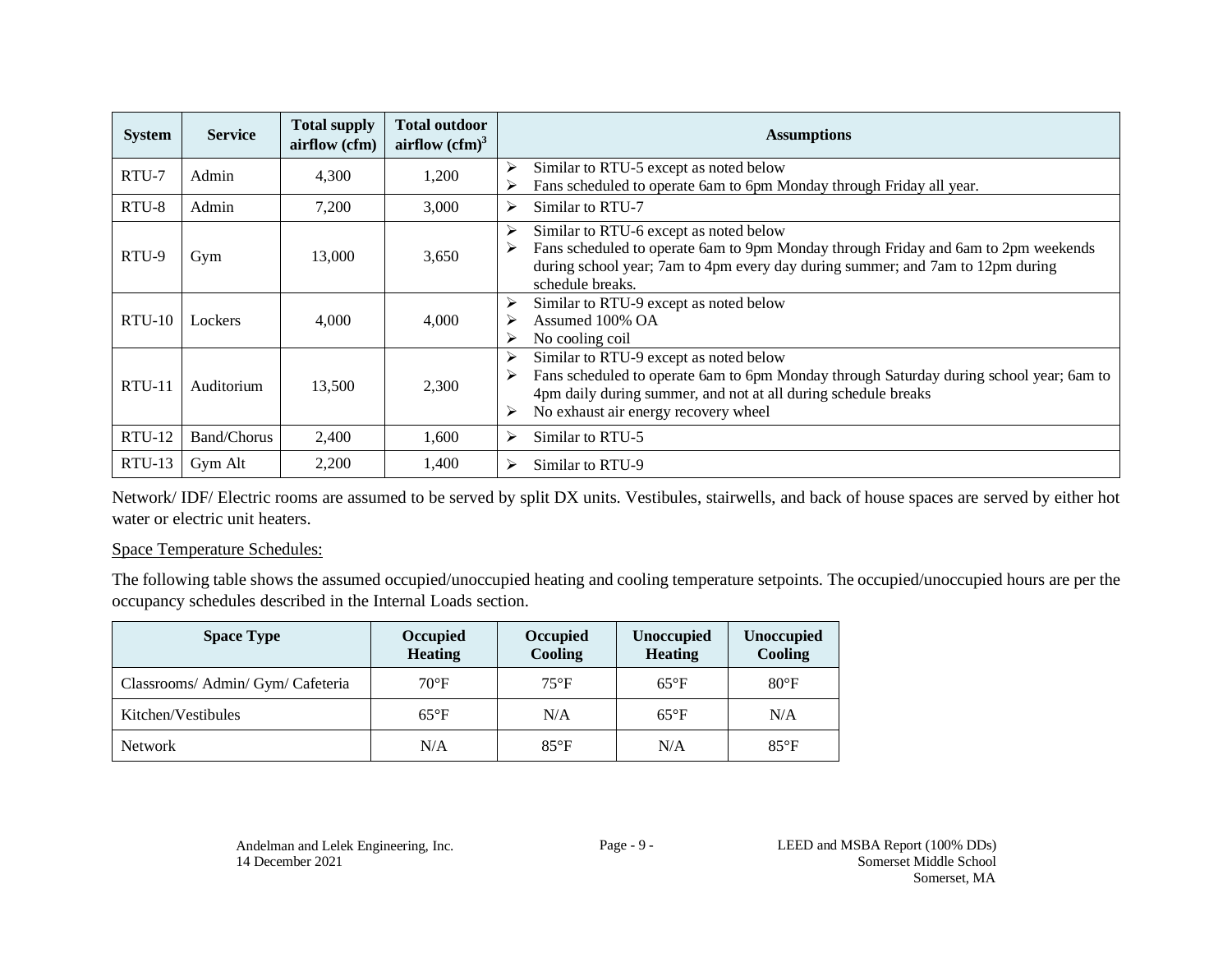# Water-Side System Descriptions:

Chilled water for space cooling with be provided by a central chiller plant with one 290-ton air-cooled variable speed chiller. At standard AHRI rating conditions, the chiller's full load efficiency is 11.18 EER and the IPLV is 17.82 EER. The design chilled water supply temperature setpoint is *assumed* to be 44℉. The chilled water supply temperature setpoint is *assumed* to be reset based on outside air temperature as follows:  $44^{\circ}$ F at  $91^{\circ}$ F and above, reset linearly to  $54^{\circ}$ F at  $60^{\circ}$ F and below.

Hot water for space heating will be produced by a central boiler plant consisting of three natural gas-fired condensing boilers, each with 2,500 MBH input capacity and an *assumed* full load thermal efficiency of 95% at AHRI standard rating conditions. The design hot water supply temperature setpoint is 160℉. The hot water supply temperature setpoint is *assumed* to be reset based on outside air temperature as follows: 160℉ at 0℉ and below, reset linearly to 90℉ at 65℉.

The hot water plant is assumed to be shut down during the warmer months.<sup>5</sup>

Limited information on the pumps for the chilled water and hot water systems was provided in the 100% DD set.

# **Domestic Hot Water Systems**

The domestic hot water (DHW) loads included kitchen uses, lavatory sinks, and a few showers in the locker rooms and health instructors' offices.

The 100% DD drawings indicates that there will be two natural gas-fired water heaters with 130 gallons storage tanks with a minimum thermal efficiency of 96%.

The DHW load is assumed to be 1.0 gallons/person/day, using an assumed occupancy of 700 (600 students plus 100 faculty/staff).

# **Renewable Energy**

It is our understanding that a PV system is under consideration; however, the contribution of PV is currently not included in the energy model.

# **Energy Use Intensity (EUI)**

The table below describes the current estimated energy use intensity of the new Somerset Middle School building (124,000 sf). Please note that the table below does not include any contribution from renewable energy systems. Additionally, the site and source EUIs listed in the table below include exterior lighting loads; this is different from the Mass Save ZNE metric.

|                                                                 | Site EUI (kBtu/sf/yr) | Source EUI (kBtu/sf/yr) |
|-----------------------------------------------------------------|-----------------------|-------------------------|
| Preliminary 100% DD<br>Proposed model                           | 28.0                  | 62.8                    |
| Preliminary 90.1-2010<br>Appendix G baseline model              | 43.7                  | 91.5                    |
| Preliminary 90.1-2013<br>Appendix G baseline model <sup>6</sup> | 39.8                  | 83.1                    |

<sup>&</sup>lt;sup>5</sup> This is currently modeled as shutting down the hot water loop when outside air temperature is above 65°F.

<sup>6</sup> ASHRAE 90.1-2013 Appendix G methodology with minimum requirements per ASHRAE 90.1-2016 with MA Amendments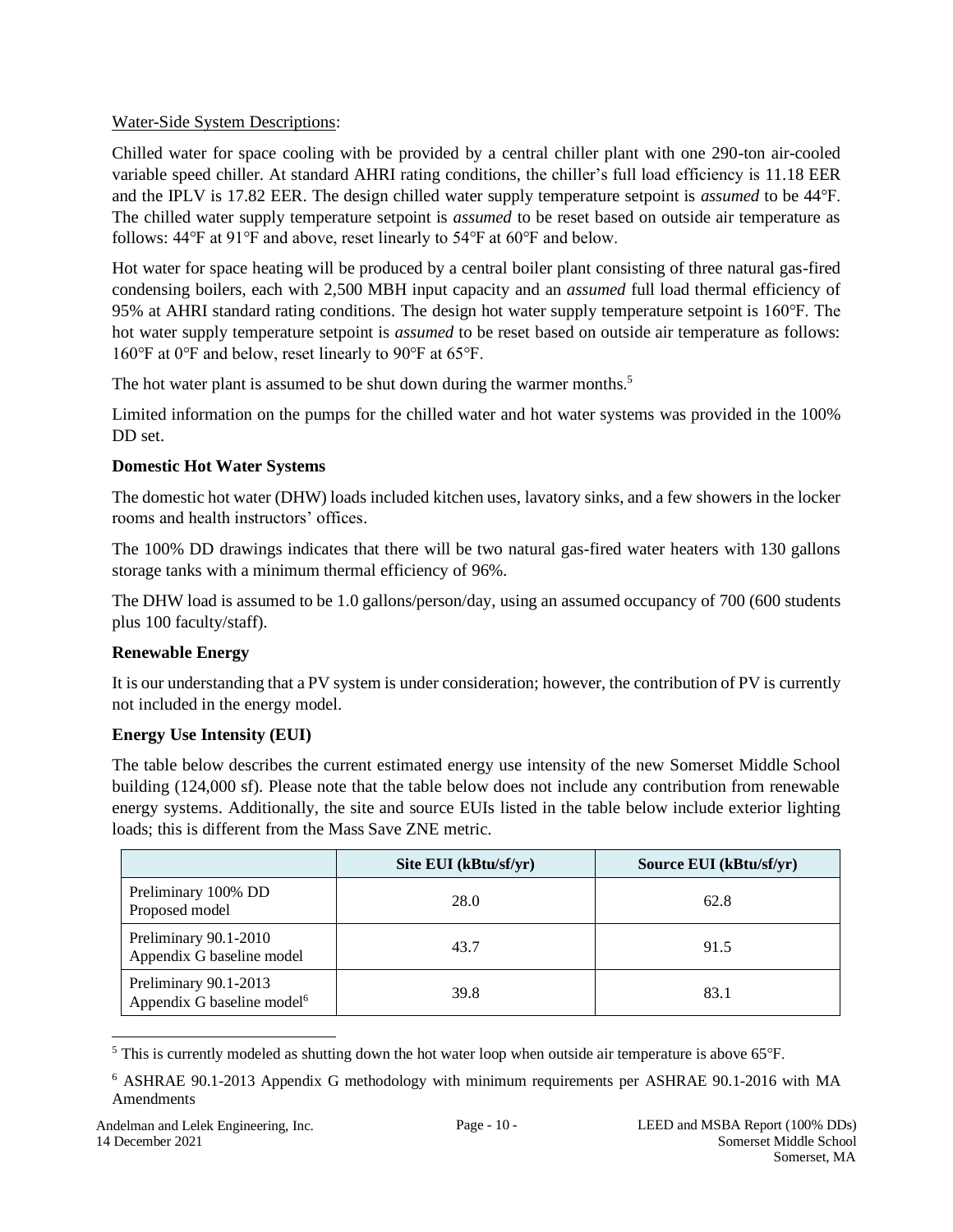# **Project Site EUI Targets**

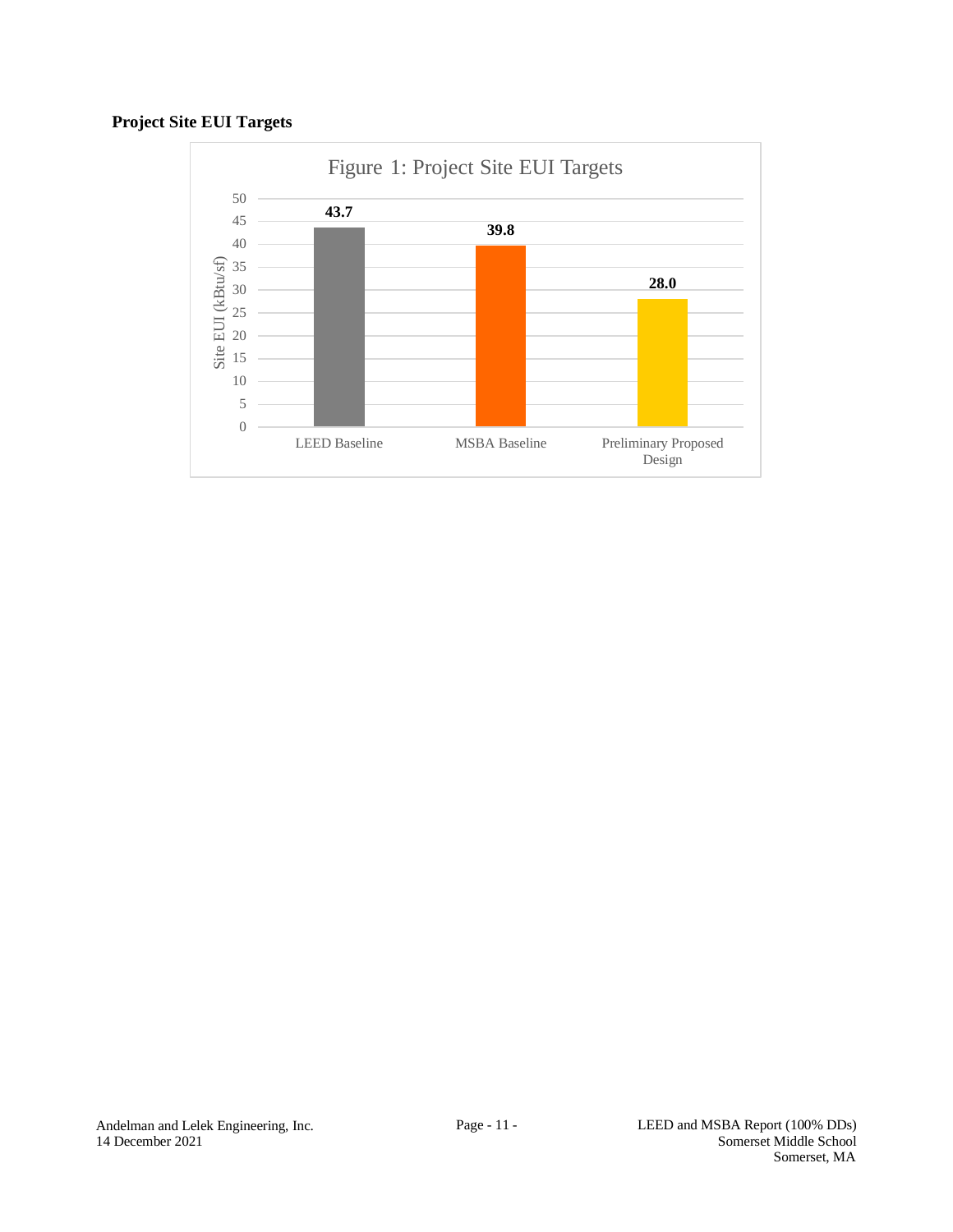# <span id="page-11-0"></span>**ANALYSIS METHODOLOGY AND BASELINE DESIGN DESCRIPTION**

To analyze the future energy consumption patterns of the building and the efficiency of various energy conservation measures considered for the site, a computer model of the facility was developed and building consumption simulations were performed using the eQUEST building analysis program. eQUEST uses the latest DOE-2.3 (v3.65, build 7175) building energy analysis software as its calculating engine. This very flexible program permits modeling of a variety of building types and components, including complex building geometry, lighting systems, HVAC systems, central plant equipment, and utility rate structure.

The eQUEST model of the facility was constructed using the [100% Design Development Set](#page-2-2) dated 11/12/2021, the associated specifications, and additional information received from the design team. Providence, RI TMY3 weather data was used in the analysis.

Electric utility costs and cost savings were calculated using the National Grid G3 electric rate, while natural gas costs and cost savings were calculated using the Liberty Utilities G42 gas rate.

A list of items that differ in the two building models is provided in the table starting below. The list also provides values used in those varying components in the *proposed* and two different *baseline* building models (following both ASHRAE 90.1-2010 Appendix G and ASHRAE 90.1-2013 Appendix G). Any components not mentioned in the table are identical in all models.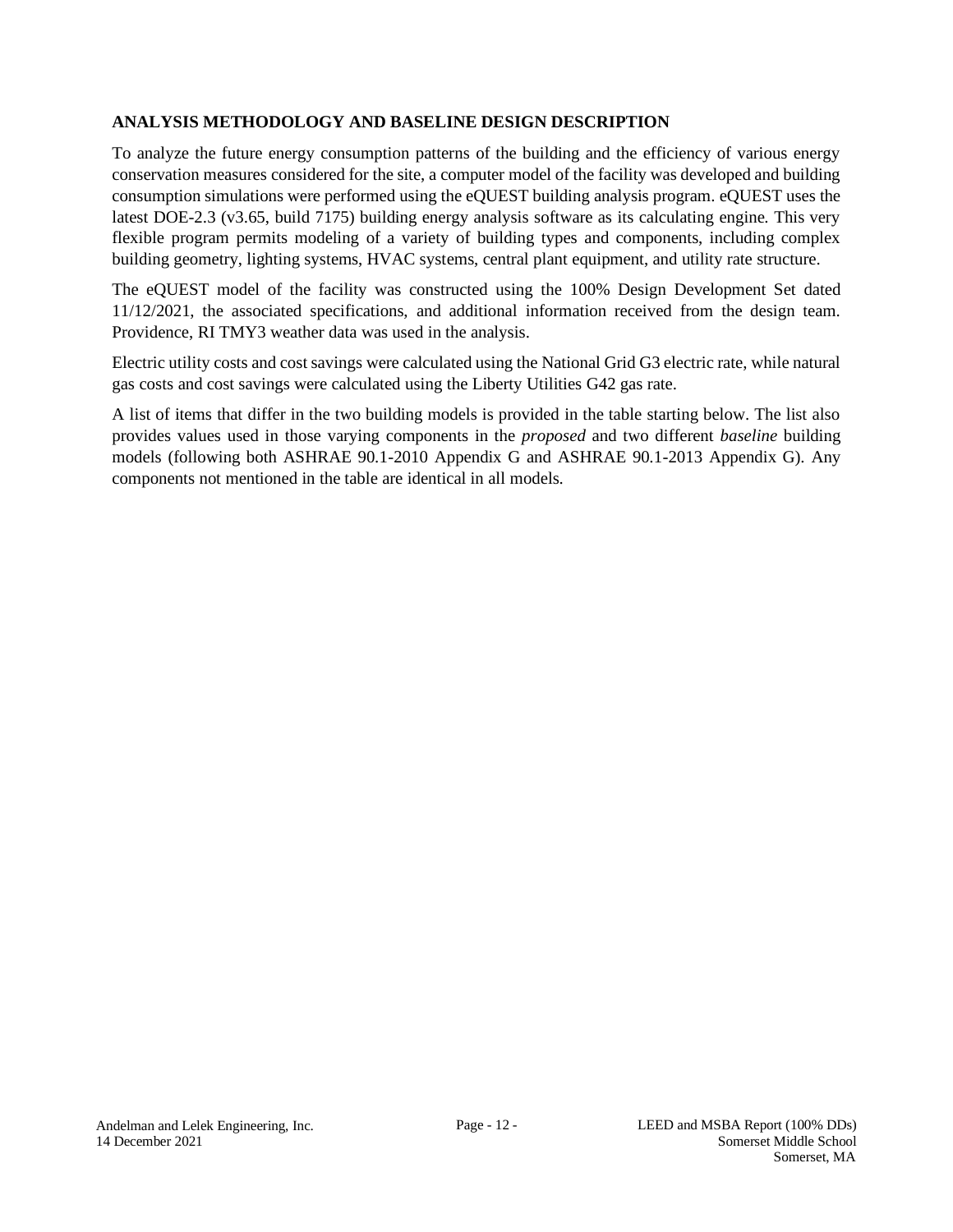| <b>Item</b>                           | <b>Proposed Case (As Designed)</b>                     | 90.1-2010 Appendix G Baseline (LEEDv4)                                                       | 90.1-2013 Appendix G Baseline (MSBA) <sup>7</sup>                                            |  |  |  |  |  |
|---------------------------------------|--------------------------------------------------------|----------------------------------------------------------------------------------------------|----------------------------------------------------------------------------------------------|--|--|--|--|--|
|                                       | <b>ASHRAE 90.1 Section 5: Opaque Building Envelope</b> |                                                                                              |                                                                                              |  |  |  |  |  |
| <b>Building Area</b>                  | $\sim$ 124,000 sf                                      | Same as proposed case                                                                        | Same as proposed case                                                                        |  |  |  |  |  |
| <b>Building</b><br><b>Orientation</b> | $-105^{\circ}$ from True North                         | Same as proposed case + rotated 90 $^{\circ}$ , 180 $^{\circ}$ , and 270 $^{\circ}$          | Same as proposed case + rotated 90 $^{\circ}$ , 180 $^{\circ}$ , and 270 $^{\circ}$          |  |  |  |  |  |
| <b>Roof Insulation</b>                | $R-41.7$ continuous<br>Overall assembly U-0.023        | ASHRAE 90.1-2010 Table 5.5-5<br>Overall assembly U-0.048 (Insulation Entirely<br>above Deck) | ASHRAE 90.1-2016 Table 5.5-5<br>Overall assembly U-0.032 (Insulation Entirely above<br>Deck) |  |  |  |  |  |
| <b>Wall Insulation</b>                | $R-12.7 + R-21$ in studs<br>Overall assembly U-0.046   | ASHRAE 90.1-2010 Table 5.5-5<br>Overall assembly U-0.064 (Steel Framed)                      | ASHRAE 90.1-2016 Table 5.5-5<br>Overall assembly U-0.055 (Steel Framed)                      |  |  |  |  |  |

# **Table 2 – Summary of Major Differences between Proposed and Baseline Building**

| <b>Item</b>             | <b>Proposed Case (As Designed)</b>                          | 90.1-2010 Appendix G Baseline (LEEDv4)                                                                                                               | 90.1-2013 Appendix G Baseline (MSBA)                                                        |  |  |
|-------------------------|-------------------------------------------------------------|------------------------------------------------------------------------------------------------------------------------------------------------------|---------------------------------------------------------------------------------------------|--|--|
|                         | <b>ASHRAE 90.1 Section 5: Fenestration and Shading</b>      |                                                                                                                                                      |                                                                                             |  |  |
| <b>Fenestration</b>     | Storefront: assembly U-0.35<br>Curtainwall: assembly U-0.32 | ASHRAE 90.1-2010 Table 5.5-5<br>Metal framing, curtainwall/storefront:<br>Assembly U-0.45, SHGC $0.40$<br>*Modeled glass: U-0.45, SHGC-0.37, VT-0.44 | ASHRAE 90.1-2016 Table 5.5-5<br>Metal framing, curtainwall/storefront:<br>U-0.38, SHGC 0.38 |  |  |
| Window-to-Wall<br>Ratio | 21%                                                         | Same as proposed case                                                                                                                                | Same as proposed case                                                                       |  |  |

<sup>7</sup> ASHRAE 90.1-2013 Appendix G Methodology with minimum performance per ASHRAE 90.1-2016 with MA Amendments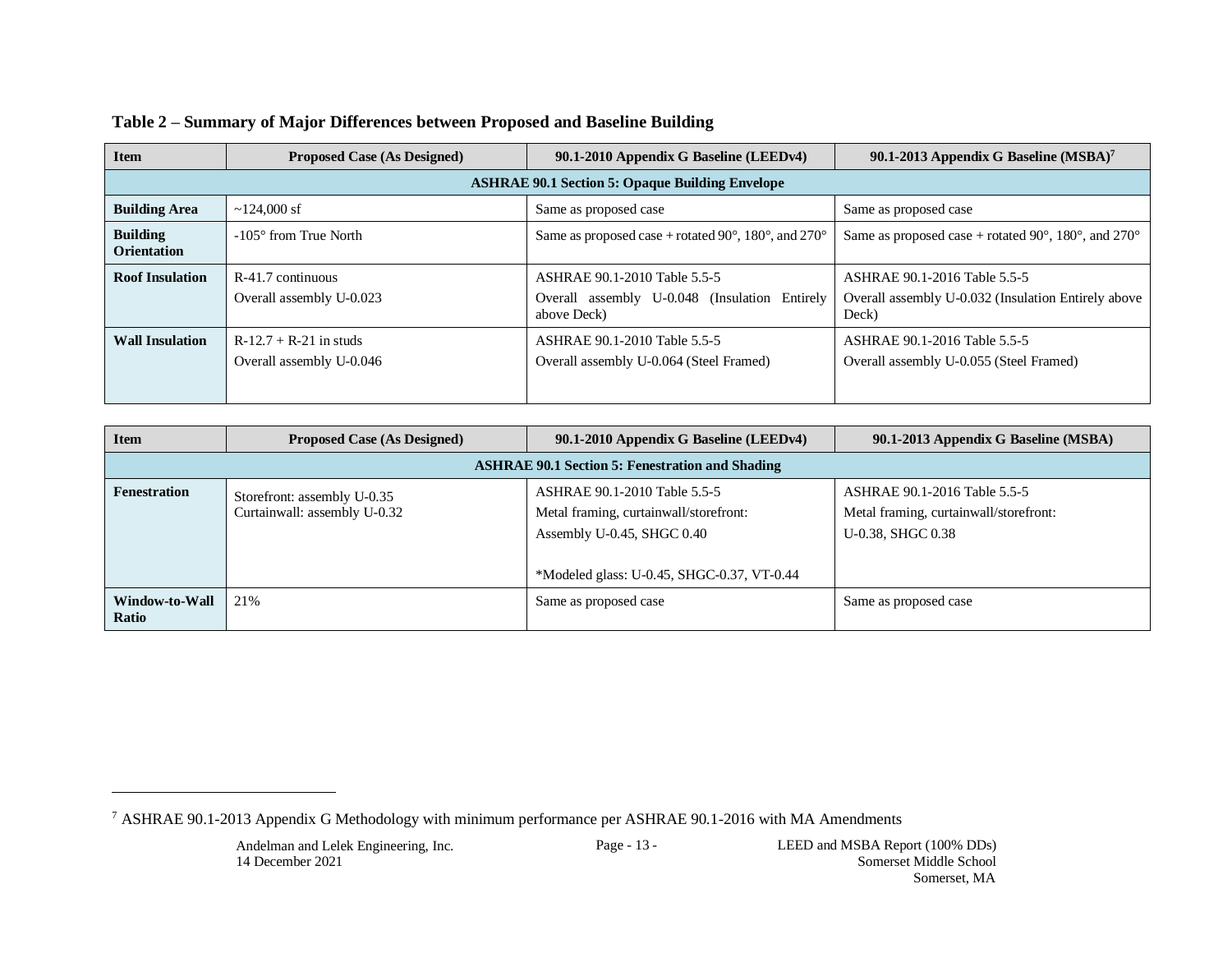| <b>Item</b>                         | <b>Proposed Case (As Designed)</b>            | 90.1-2010 Appendix G Baseline (LEEDv4)                                                                                                                                                           | 90.1-2013 Appendix G Baseline (MSBA)                                                                                                                                                                       |  |  |
|-------------------------------------|-----------------------------------------------|--------------------------------------------------------------------------------------------------------------------------------------------------------------------------------------------------|------------------------------------------------------------------------------------------------------------------------------------------------------------------------------------------------------------|--|--|
|                                     | <b>ASHRAE 90.1 Section 6: HVAC (Air-Side)</b> |                                                                                                                                                                                                  |                                                                                                                                                                                                            |  |  |
| <b>General</b><br>classrooms<br>and | See facility description                      | ASHRAE Appendix G Table G3.1.1-3 "Baseline<br>HVAC System Types"                                                                                                                                 | ASHRAE Appendix G Table G3.1.1-3 "Baseline<br>HVAC System Types"                                                                                                                                           |  |  |
| administrative                      |                                               | Baseline System 5 – Packaged VAV with Reheat                                                                                                                                                     | Baseline System 5 – Packaged VAV with Reheat                                                                                                                                                               |  |  |
| areas                               |                                               | DX cooling, hot water (natural gas) boiler, variable<br>air volume fan control, continuous fan operation<br>(during occupied hours), economizer control (high<br>limit 70°F per Table G3.1.2.6B) | DX cooling, hot water (natural gas) boiler, variable<br>air volume fan control, continuous fan operation<br>(during occupied hours), economizer control (high<br>limit 70°F per Table G3.1.2.8). Equipment |  |  |
|                                     |                                               | Equipment capacities are oversized by 15% for<br>cooling and 25% for heating according to ASHRAE<br>90.1-2010 Appendix G3.1.2.2                                                                  | capacities are oversized by 15% for cooling and 25%<br>for heating according to ASHRAE 90.1-2013<br>Appendix G3.1.2.2                                                                                      |  |  |
|                                     |                                               | Per G3.1.1, one system modeled per floor except as<br>noted below                                                                                                                                | Per G3.1.1, one system modeled per floor except as<br>noted below                                                                                                                                          |  |  |
| Cafeteria,                          | See facility description                      | Per exception G3.1.1b,                                                                                                                                                                           | Per exception G3.1.1(2),                                                                                                                                                                                   |  |  |
| Gymnasium,<br><b>Auditorium</b>     |                                               | Baseline System 3 - Packaged Rooftop AC                                                                                                                                                          | Baseline System 3 - Packaged Rooftop AC                                                                                                                                                                    |  |  |
|                                     |                                               | DX cooling, furnace heating, constant volume,<br>continuous fan operation (during occupied hours),<br>economizer control (high limit 70°F per Table<br>$G3.1.2.6B$ ).                            | DX cooling, furnace heating, constant volume,<br>continuous fan operation (during occupied hours),<br>economizer control (high limit 70°F per Table<br>$G3.1.2.6B$ ).                                      |  |  |
|                                     |                                               | Equipment capacities are oversized by 15% for<br>cooling and 25% for heating according to ASHRAE<br>90.1-2010 Appendix G3.1.2.2                                                                  | The equipment capacities are oversized by 15% for<br>cooling and 25% for heating according to ASHRAE<br>90.1-2013 Appendix G3.1.2.2                                                                        |  |  |
| <b>Kitchen MAU</b>                  | See facility description                      | Per exception G3.1.1b,                                                                                                                                                                           | Per exception $G3.1.1(2)$ ,                                                                                                                                                                                |  |  |
|                                     |                                               | <b>Baseline System 3</b>                                                                                                                                                                         | <b>Baseline System 3</b>                                                                                                                                                                                   |  |  |
| <b>IDF/Electrical</b>               | See facility description                      | Per exception G3.1.1b,                                                                                                                                                                           | Per exception $G3.1.1(2)$ ,                                                                                                                                                                                |  |  |
| <b>Rooms</b>                        |                                               | <b>Baseline System 3</b>                                                                                                                                                                         | <b>Baseline System 3</b>                                                                                                                                                                                   |  |  |
| Stairwells,                         | See facility description                      | Per exception G3.1.1e,                                                                                                                                                                           | Per exception $G3.1.1(5)$ ,                                                                                                                                                                                |  |  |
| storage, back of<br>house           |                                               | <b>Baseline System 9</b>                                                                                                                                                                         | <b>Baseline System 9</b>                                                                                                                                                                                   |  |  |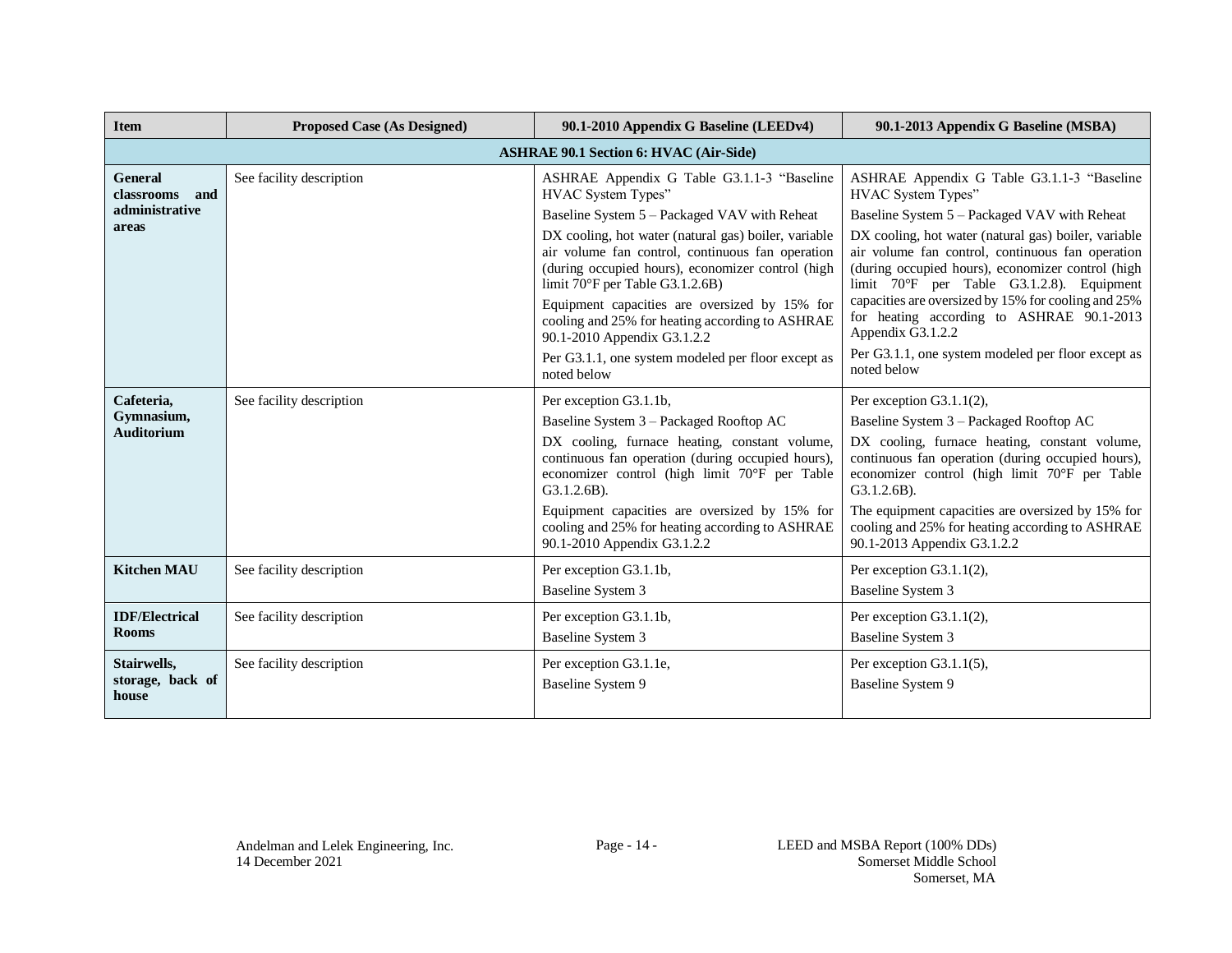| <b>Item</b>                                                    | <b>Proposed Case (As Designed)</b>                                                                                                                       | 90.1-2010 Appendix G Baseline (LEEDv4)                                                                                                                                                                                                                                                                                                                      | 90.1-2013 Appendix G Baseline (MSBA)                                                                                                                                                                                                                                                                                                                       |
|----------------------------------------------------------------|----------------------------------------------------------------------------------------------------------------------------------------------------------|-------------------------------------------------------------------------------------------------------------------------------------------------------------------------------------------------------------------------------------------------------------------------------------------------------------------------------------------------------------|------------------------------------------------------------------------------------------------------------------------------------------------------------------------------------------------------------------------------------------------------------------------------------------------------------------------------------------------------------|
|                                                                |                                                                                                                                                          | <b>ASHRAE 90.1 Section 6: HVAC (Air-Side)</b>                                                                                                                                                                                                                                                                                                               |                                                                                                                                                                                                                                                                                                                                                            |
| <b>Unitary Cooling</b><br><b>Efficiency</b>                    | meet minimum<br>Split systems<br>assumed<br>to<br>requirements of ASHRAE 90.1-2016 with MA<br>Amendments                                                 | Efficiencies per table below:<br>System<br><b>EER</b><br>Sys 5 - Lower Level<br>9.8<br>9.5<br>Sys 5 - Main Level<br>9.5<br>Sys 5 - Upper Level<br>9.8<br>Sys 5 - Admin<br>Sys 3 - Cafeteria<br>10.8<br>9.8<br>$Sys 3 - Gym$<br>Sys 3 - Auditorium<br>11<br>11<br>Sys 3 - Tech Class 1<br>11<br>Sys 3 - Tech Class 2<br>System 3 units under 65 MBH: 13 SEER | Efficiencies per table below<br>System<br><b>EER</b><br>Sys 5 - Lower Level<br>9.8<br>Sys 5 - Main Level<br>9.5<br>Sys 5 - Upper Level<br>9.5<br>9.8<br>Sys 5 - Admin<br>Sys 3 - Cafeteria<br>10.8<br>$Sys 3 - Gym$<br>9.8<br>Sys 3 - Auditorium<br>11<br>Sys 3 - Tech Class 1<br>11<br>11<br>Sys 3 - Tech Class 2<br>System 3 units under 65 MBH: 14 SEER |
| <b>Unitary Heating</b><br><b>Efficiency</b>                    | N/A                                                                                                                                                      | System 3 furnace efficiency: 80%                                                                                                                                                                                                                                                                                                                            | System 3 furnace efficiency: 80%                                                                                                                                                                                                                                                                                                                           |
| <b>HVAC</b> Air-Side<br><b>Economizer</b><br>Cycle             | Dual enthalpy                                                                                                                                            | Per G3.1.2.7, economizer must be included based on<br>the climate (Zone 5a) for systems 3 and 5.                                                                                                                                                                                                                                                            | Per G3.1.2.7, economizer must be included based on<br>the climate (Zone 5a) for systems 3 and 5.                                                                                                                                                                                                                                                           |
| <b>Airflow Rates</b>                                           | See facility description                                                                                                                                 | System 3 and 5: self-sized<br>System 5: minimum box airflow setpoint is 30% of<br>the peak zone airflow, or minimum outside airflow,<br>whichever is larger per G3.1.3.13<br>Exception: MAU is sized for 1,800 cfm like the<br>proposed                                                                                                                     | System 3 and 5: self-sized<br>System 5: minimum box airflow setpoint is 30% of<br>the peak zone airflow, or minimum outside airflow,<br>whichever is larger per G3.1.3.13<br>Exception: MAU is sized for 1,800 cfm like the<br>proposed                                                                                                                    |
| <b>Ventilation</b><br>Air)<br>(Outside<br><b>Airflow Rates</b> | Current outside airflow rates are based on a<br>combination of ASHRAE 62.1-2013 Table 6.2.2.1.<br>and sizing information provided by the design<br>team. | Same as proposed <sup>8</sup>                                                                                                                                                                                                                                                                                                                               | Same as proposed                                                                                                                                                                                                                                                                                                                                           |

<sup>&</sup>lt;sup>8</sup> It is currently assumed that the design minimum outdoor air rates of the proposed design meet the minimum requirements of ASHRAE 62.1 and do not exceed requirements by more than 5%.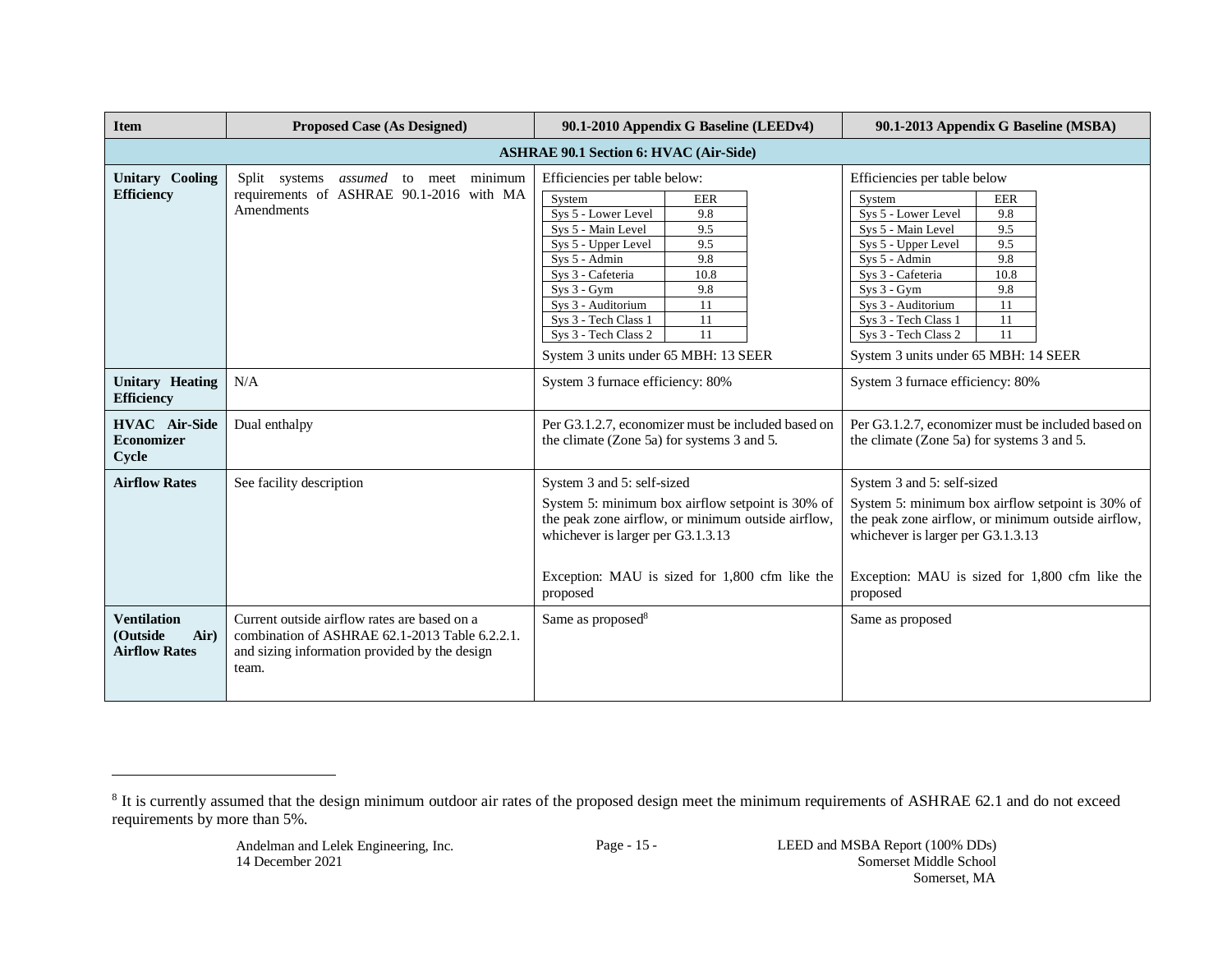| <b>Item</b>                                     | <b>Proposed Case (As Designed)</b> | 90.1-2010 Appendix G Baseline (LEEDv4)                                                                                                                                                                                                                                                                                                                                                                                                                                                                                                                                                                                                                                                                                       | 90.1-2013 Appendix G Baseline (MSBA)                                                                                                                                                                                                                                                                                                                                                                                                                                                                                                                                                                                                                                                                                         |
|-------------------------------------------------|------------------------------------|------------------------------------------------------------------------------------------------------------------------------------------------------------------------------------------------------------------------------------------------------------------------------------------------------------------------------------------------------------------------------------------------------------------------------------------------------------------------------------------------------------------------------------------------------------------------------------------------------------------------------------------------------------------------------------------------------------------------------|------------------------------------------------------------------------------------------------------------------------------------------------------------------------------------------------------------------------------------------------------------------------------------------------------------------------------------------------------------------------------------------------------------------------------------------------------------------------------------------------------------------------------------------------------------------------------------------------------------------------------------------------------------------------------------------------------------------------------|
|                                                 |                                    | <b>ASHRAE 90.1 Section 6: HVAC (Air-Side)</b>                                                                                                                                                                                                                                                                                                                                                                                                                                                                                                                                                                                                                                                                                |                                                                                                                                                                                                                                                                                                                                                                                                                                                                                                                                                                                                                                                                                                                              |
| <b>Fan Power</b>                                | See facility description           | ASHRAE 90.1-2010 fan power calculated using<br>Section 6.5.3.1.1 pressure drop allowances.                                                                                                                                                                                                                                                                                                                                                                                                                                                                                                                                                                                                                                   | ASHRAE 90.1-2016 fan power calculated using<br>Section 6.5.3.1-2 pressure drop allowances.                                                                                                                                                                                                                                                                                                                                                                                                                                                                                                                                                                                                                                   |
|                                                 |                                    | System<br>Return<br>Supply<br>(kW/cfm)<br>(kW/cfm)<br>Sys 5 - Lower Level<br>0.000685<br>0.000761<br>Sys 5 - Main Level<br>0.000740<br>0.000666<br>0.000722<br>0.000650<br>Sys 5 - Upper Level<br>Sys 5 - Admin<br>0.000713<br>0.000642<br>0.000499<br>Sys 3 - Cafeteria<br>0.000555<br>$Sys 3 - Gym$<br>0.000502<br>0.000452<br>0.000491<br>Sys 3 - Auditorium<br>0.000546<br>Sys 3 - Tech Class 1<br>0.000491<br>0.000546<br>Sys 3 - Tech Class 2<br>0.000546<br>0.000491<br>Sys 3 - Tech Class X<br>0.000491<br>0.000546<br>MAU (Kitchen)<br>0.000546<br>0.000491<br>The smaller system 3 units have a supply fan power<br>of 0.00074 kW/cfm.<br>The unit heaters (system 9) have a supply fan power<br>of 0.0003 kW/cfm. | System<br>Return<br>Supply<br>(kW/cfm)<br>(kW/cfm)<br>Sys 5 - Lower Level<br>0.000767<br>0.000690<br>Sys 5 - Main Level<br>0.000750<br>0.000675<br>Sys 5 - Upper Level<br>0.000732<br>0.000659<br>Sys 5 - Admin<br>0.000719<br>0.000647<br>0.000499<br>Sys 3 - Cafeteria<br>0.000555<br>$Sys 3 - Gym$<br>0.000455<br>0.000506<br>0.000546<br>0.000491<br>Sys 3 - Auditorium<br>Sys 3 - Tech Class 1<br>0.000546<br>0.000491<br>Sys 3 - Tech Class 2<br>0.000546<br>0.000491<br>Sys 3 - Tech Class X<br>0.000546<br>0.000491<br>MAU (Kitchen)<br>0.000546<br>0.000491<br>The smaller system 3 units have a supply fan power<br>of 0.00074 kW/cfm.<br>The unit heaters (system 9) have a supply fan power<br>of 0.0003 kW/cfm. |
| <b>Exhaust</b><br>Air<br><b>Energy Recovery</b> | See facility description           | The systems which require exhaust air energy<br>recovery per ASHRAE 90.1-2010 6.5.6.1 are noted<br>below.<br>Sys 5 - Lower Level<br>Sys 5 - Main Level<br>2.<br>3.<br>Sys 5 - Upper Level<br>Sys 5 - Admin<br>4.                                                                                                                                                                                                                                                                                                                                                                                                                                                                                                             | The systems which require exhaust air energy<br>recovery per ASHRAE 90.1-2016 6.5.6.1 are noted<br>below.<br>Sys 5 - Lower Level<br>5.<br>Sys 5 - Main Level<br>6.<br>7.<br>Sys 5 - Upper Level<br>8.<br>Sys 5 - Admin                                                                                                                                                                                                                                                                                                                                                                                                                                                                                                       |
|                                                 |                                    | The systems with exhaust air energy recovery are.<br>modeled with enthalpy wheels with 50% heat<br>recovery effectiveness.                                                                                                                                                                                                                                                                                                                                                                                                                                                                                                                                                                                                   | The systems with exhaust air energy recovery are.<br>modeled with enthalpy wheels with 50% heat<br>recovery effectiveness.                                                                                                                                                                                                                                                                                                                                                                                                                                                                                                                                                                                                   |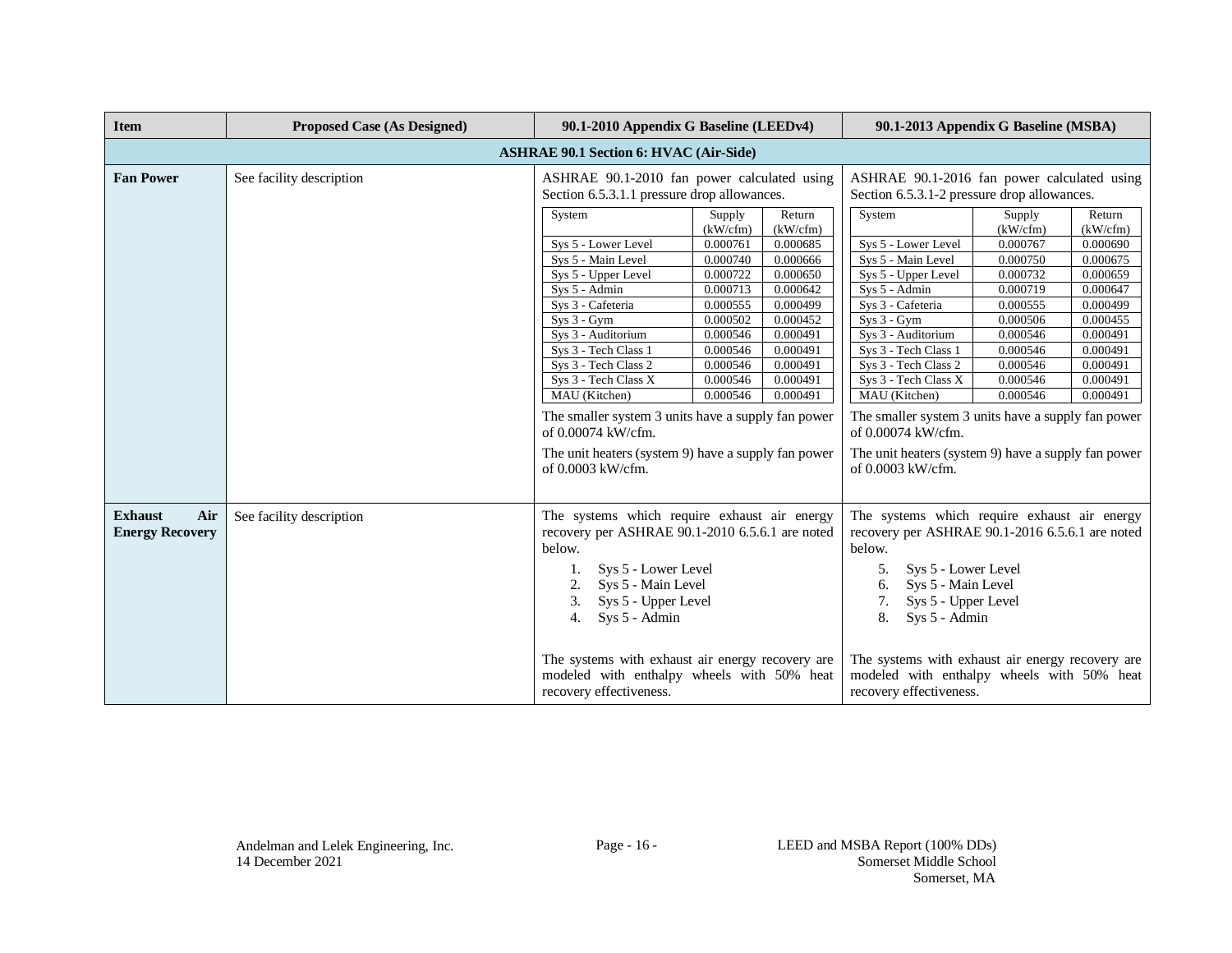| <b>Item</b>                                                            | <b>Proposed Case (As Designed)</b>                                                | 90.1-2010 Appendix G Baseline (LEEDv4)                                                                                                                                                                                                                                                                                                        | 90.1-2013 Appendix G Baseline (MSBA)                                                                                                                                                                                                                                                                                                          |  |  |
|------------------------------------------------------------------------|-----------------------------------------------------------------------------------|-----------------------------------------------------------------------------------------------------------------------------------------------------------------------------------------------------------------------------------------------------------------------------------------------------------------------------------------------|-----------------------------------------------------------------------------------------------------------------------------------------------------------------------------------------------------------------------------------------------------------------------------------------------------------------------------------------------|--|--|
|                                                                        | <b>ASHRAE 90.1 Section 6: HVAC (Air-Side)</b>                                     |                                                                                                                                                                                                                                                                                                                                               |                                                                                                                                                                                                                                                                                                                                               |  |  |
| <b>Demand</b><br><b>Controlled</b><br><b>Ventilation</b>               | See facility description                                                          | The systems which require demand-controlled<br>ventilation (DCV) per ASHRAE 90.1-2010 6.4.3.9<br>are noted below.<br>Sys 3 - Cafeteria<br>$Sys 3 - Gym$<br>2.<br>3 <sub>1</sub><br>Sys 3 - Auditorium                                                                                                                                         | The systems which require demand-controlled<br>ventilation (DCV) per ASHRAE 90.1-2016 6.4.3.8<br>are noted below.<br>Sys 3 - Cafeteria<br>$Sys 3 - Gym$<br>3.<br>Sys 3 - Auditorium                                                                                                                                                           |  |  |
| <b>SA Temperature</b><br>Setpoint<br><b>Reset</b><br><b>Parameters</b> | See facility description                                                          | Per G3.1.3.12, system 5 air temperature for cooling<br>shall be reset higher by 5°F under minimum cooling<br>load conditions.<br>During occupied hours:<br>55°F DAT at 55°F OAT reset linearly to 60°F DAT<br>at $50^{\circ}$ F OAT.<br>During unoccupied hours:<br>55°F DAT at 80°F OAT reset linearly to 70°F DAT<br>at $55^{\circ}$ F OAT. | Per G3.1.3.12, system 5 air temperature for cooling<br>shall be reset higher by 5°F under minimum cooling<br>load conditions.<br>During occupied hours:<br>55°F DAT at 55°F OAT reset linearly to 60°F DAT<br>at $50^{\circ}$ F OAT.<br>During unoccupied hours:<br>55°F DAT at 80°F OAT reset linearly to 70°F DAT<br>at $55^{\circ}$ F OAT. |  |  |
| Equipment<br><b>Capacities</b>                                         | Equipment capacities in this iteration are self-sized<br>by eQuest based on load. | Per G3.1.2.2, cooling capacities are oversized by<br>15% and heating capacities are oversized by 25%.                                                                                                                                                                                                                                         | The equipment capacities are oversized by 15% for<br>cooling and 25% for heating according to ASHRAE<br>90.1-2013 Appendix G3.1.2.2                                                                                                                                                                                                           |  |  |
| <b>Fan System</b><br>Operation                                         | See facility description                                                          | Per G3.1.2.5, the fans operate continuously when the<br>spaces are occupied, and cycle (no outside air)<br>during unoccupied hours.                                                                                                                                                                                                           | Per G3.1.2.5, the fans operate continuously when the<br>spaces are occupied, and cycle (no outside air)<br>during unoccupied hours.                                                                                                                                                                                                           |  |  |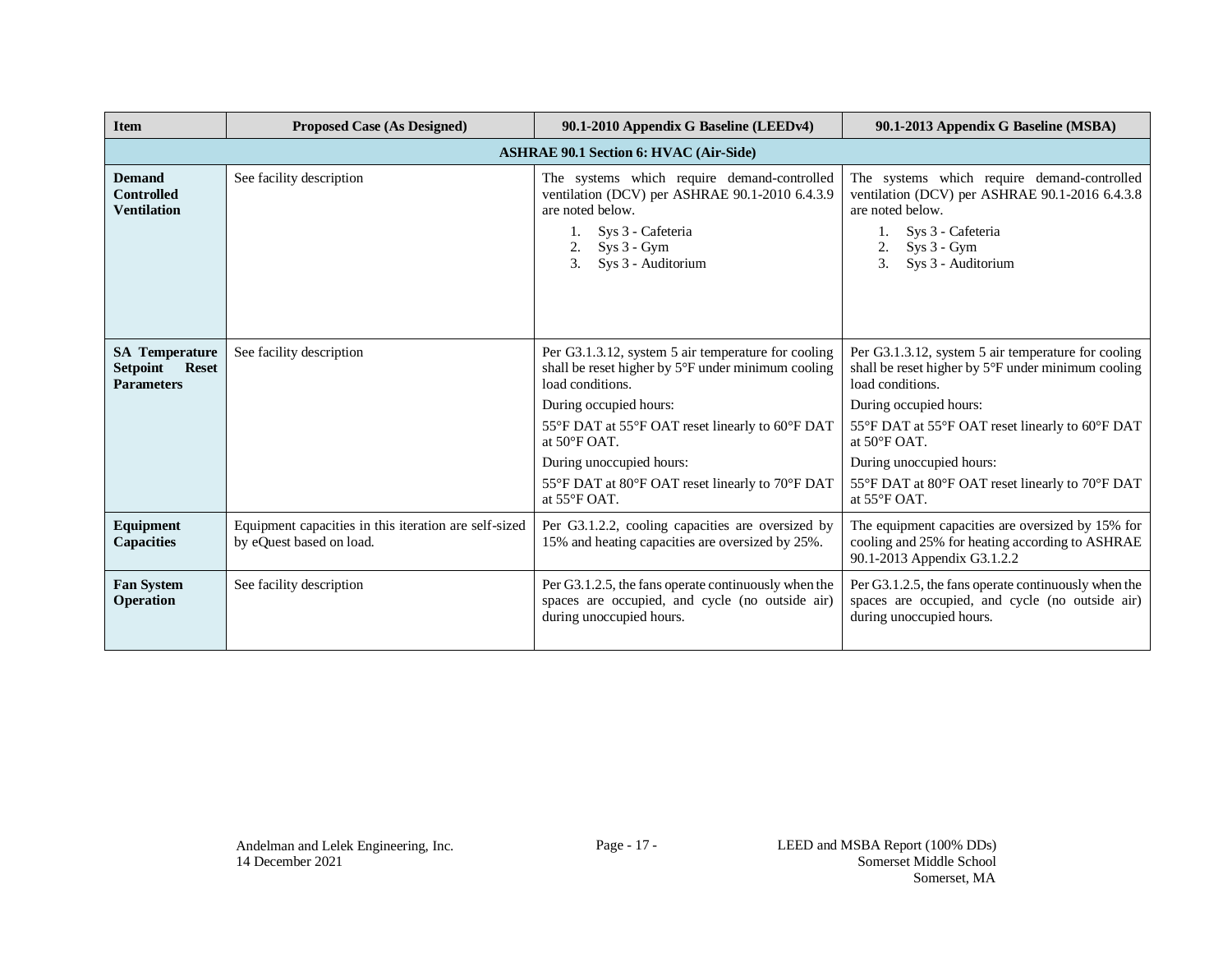| <b>Item</b>                                                      | <b>Proposed Case (As Designed)</b> | 90.1-2010 Appendix G Baseline (LEEDv4)                                                                                                                                                                                                                                                                                                                                                                                | 90.1-2013 Appendix G Baseline (MSBA)                                                                                                                                                                                                                                                                                                                                                                                  |
|------------------------------------------------------------------|------------------------------------|-----------------------------------------------------------------------------------------------------------------------------------------------------------------------------------------------------------------------------------------------------------------------------------------------------------------------------------------------------------------------------------------------------------------------|-----------------------------------------------------------------------------------------------------------------------------------------------------------------------------------------------------------------------------------------------------------------------------------------------------------------------------------------------------------------------------------------------------------------------|
|                                                                  |                                    | <b>ASHRAE 90.1 Section 6: HVAC (Water-Side)</b>                                                                                                                                                                                                                                                                                                                                                                       |                                                                                                                                                                                                                                                                                                                                                                                                                       |
| <b>Boiler Plant</b>                                              | See facility description           | Per G3.1.3.2, two natural gas fired boilers with<br>natural draft of equal size are modeled. The boilers<br>stage with load. Boilers have 80% thermal<br>efficiency.                                                                                                                                                                                                                                                  | Per G3.1.3.2, two natural gas fired boilers with<br>natural draft of equal size are modeled. The boilers<br>stage with load. Boilers have 80% thermal<br>efficiency.                                                                                                                                                                                                                                                  |
| <b>Hot Water</b><br><b>Supply Temp.</b><br><b>Setpoint Reset</b> | See facility description           | Per G3.1.3.3, the hot water supply temperature<br>setpoint is $180^{\circ}$ F (return is $130^{\circ}$ F), and per G3.1.3.4<br>a hot water supply temperature reset schedule is<br>assigned based on outdoor dry bulb temperature:<br>180 $\mathrm{F}$ HW supply temperature setpoint at 20 $\mathrm{F}$<br>outside air temperature reset linearly to 150°F HW<br>supply temperature at 50°F outside air temperature. | Per G3.1.3.3, the hot water supply temperature<br>setpoint is $180^{\circ}$ F (return is $130^{\circ}$ F), and per G3.1.3.4<br>a hot water supply temperature reset schedule is<br>assigned based on outdoor dry bulb temperature:<br>180 $\mathrm{F}$ HW supply temperature setpoint at 20 $\mathrm{F}$<br>outside air temperature reset linearly to 150°F HW<br>supply temperature at 50°F outside air temperature. |
| <b>Hot Water</b><br><b>Pumps</b>                                 | See facility description           | Per G3.1.3.5, the hot water pump power is modeled<br>as 19 W/gpm. The pump is single speed that "rides<br>the curve".                                                                                                                                                                                                                                                                                                 | Per G3.1.3.5, the hot water pump power is modeled<br>as 19 W/gpm. The pump is single speed that "rides"<br>the curve".                                                                                                                                                                                                                                                                                                |

| <b>Item</b>                                         | <b>Proposed Case (As Designed)</b> | 90.1-2010 Appendix G Baseline (LEEDv4)                                                                                                                                                       | 90.1-2013 Appendix G Baseline (MSBA) |
|-----------------------------------------------------|------------------------------------|----------------------------------------------------------------------------------------------------------------------------------------------------------------------------------------------|--------------------------------------|
| <b>ASHRAE 90.1 Section 7: Service Water Heating</b> |                                    |                                                                                                                                                                                              |                                      |
| <b>Domestic Hot</b><br><b>Water Heater</b>          | See facility description           | Per Table G3.1 Section 11, the energy source of the Per G3.1.1-2, gas storage water heater with 80% Et<br>proposed system is natural gas, therefore the<br>baseline system uses natural gas. |                                      |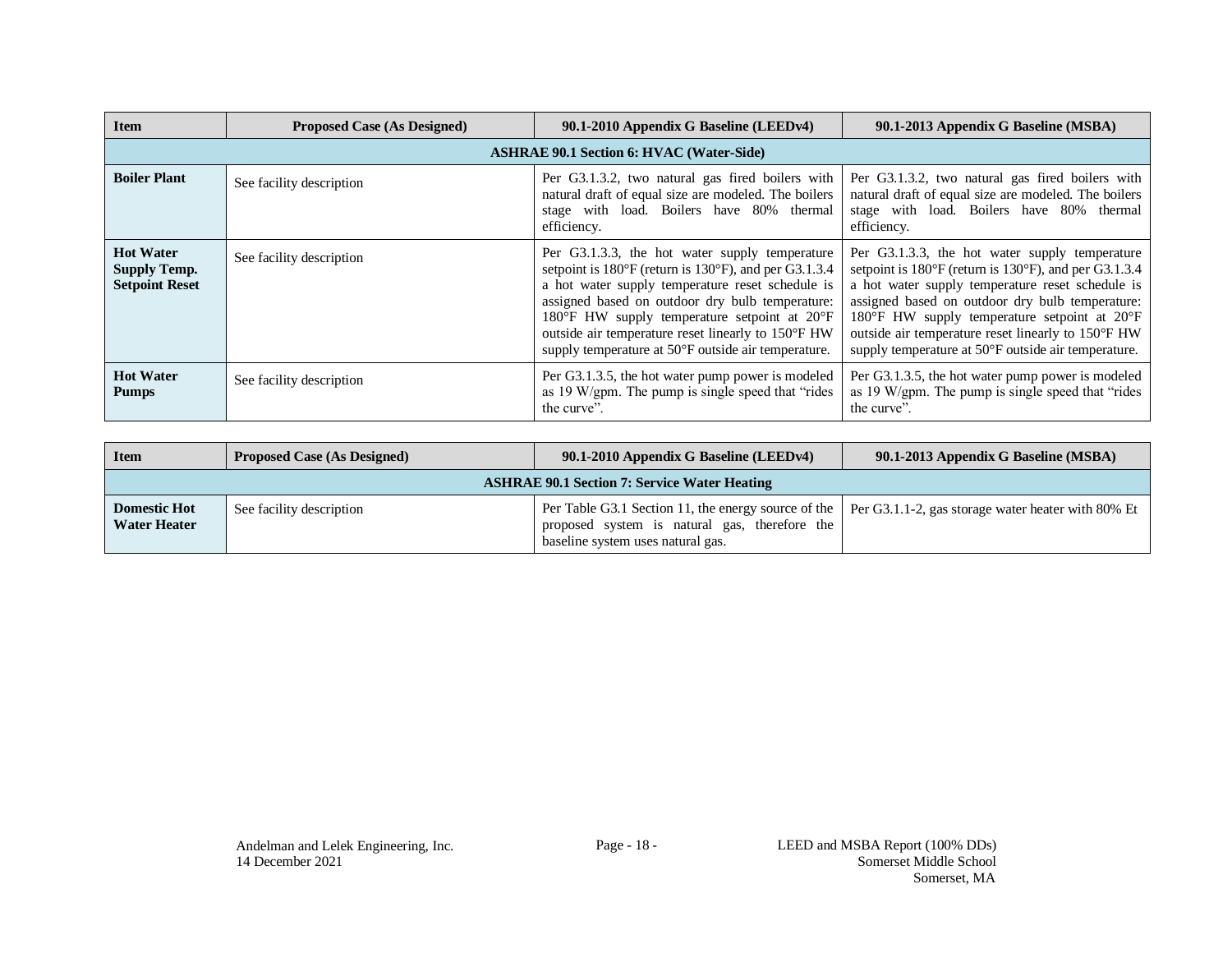| <b>Item</b>                                                         | <b>Proposed Case (As Designed)</b> | 90.1-2010 Appendix G Baseline (LEEDv4)                                   | 90.1-2013 Appendix G Baseline (MSBA)                                                         |  |
|---------------------------------------------------------------------|------------------------------------|--------------------------------------------------------------------------|----------------------------------------------------------------------------------------------|--|
| <b>ASHRAE 90.1 Section 9: Lighting</b>                              |                                    |                                                                          |                                                                                              |  |
| <b>Interior Lighting</b><br><b>System Wattage</b><br><b>Density</b> | $0.50$ W/sf (design target)        | Per ASHRAE 90.1-2010 Table 9.5.1,<br>$0.99$ W/sf (building area method)  | ASHRAE 90.1-2016 w/ MA Amendments<br>School/University<br>$0.72$ W/sf (building area method) |  |
| <b>Occupancy</b><br>/Daylight<br><b>Sensors</b>                     | Currently, same as baseline.       | Meets the minimum daylighting requirements of<br><b>ASHRAE 90.1-2010</b> | Meets the minimum daylighting requirements of<br><b>ASHRAE 90.1-2016</b>                     |  |
| <b>Exterior</b><br>Lighting                                         | 13 kW                              | Currently assumed same as proposed                                       | Currently assumed same as proposed                                                           |  |

| <b>Item</b>                              | <b>Proposed Case (As Designed)</b> | 90.1-2010 Appendix G Baseline (LEEDv4) | 90.1-2013 Appendix G Baseline (MSBA) |  |
|------------------------------------------|------------------------------------|----------------------------------------|--------------------------------------|--|
| <b>Miscellaneous</b>                     |                                    |                                        |                                      |  |
| Equipment<br>Loads                       | See facility description           | Same as proposed                       | Same as proposed                     |  |
| <b>Electric Rate</b><br><b>Schedules</b> | National Grid G3                   | Same as proposed                       | Same as proposed                     |  |
| <b>Gas Rate</b><br><b>Schedules</b>      | Liberty Utilities G42              | Same as proposed                       | Same as proposed                     |  |
| <b>Renewable</b><br><b>Energy</b>        | Currently not included.            | <b>TBD</b>                             | TBD                                  |  |